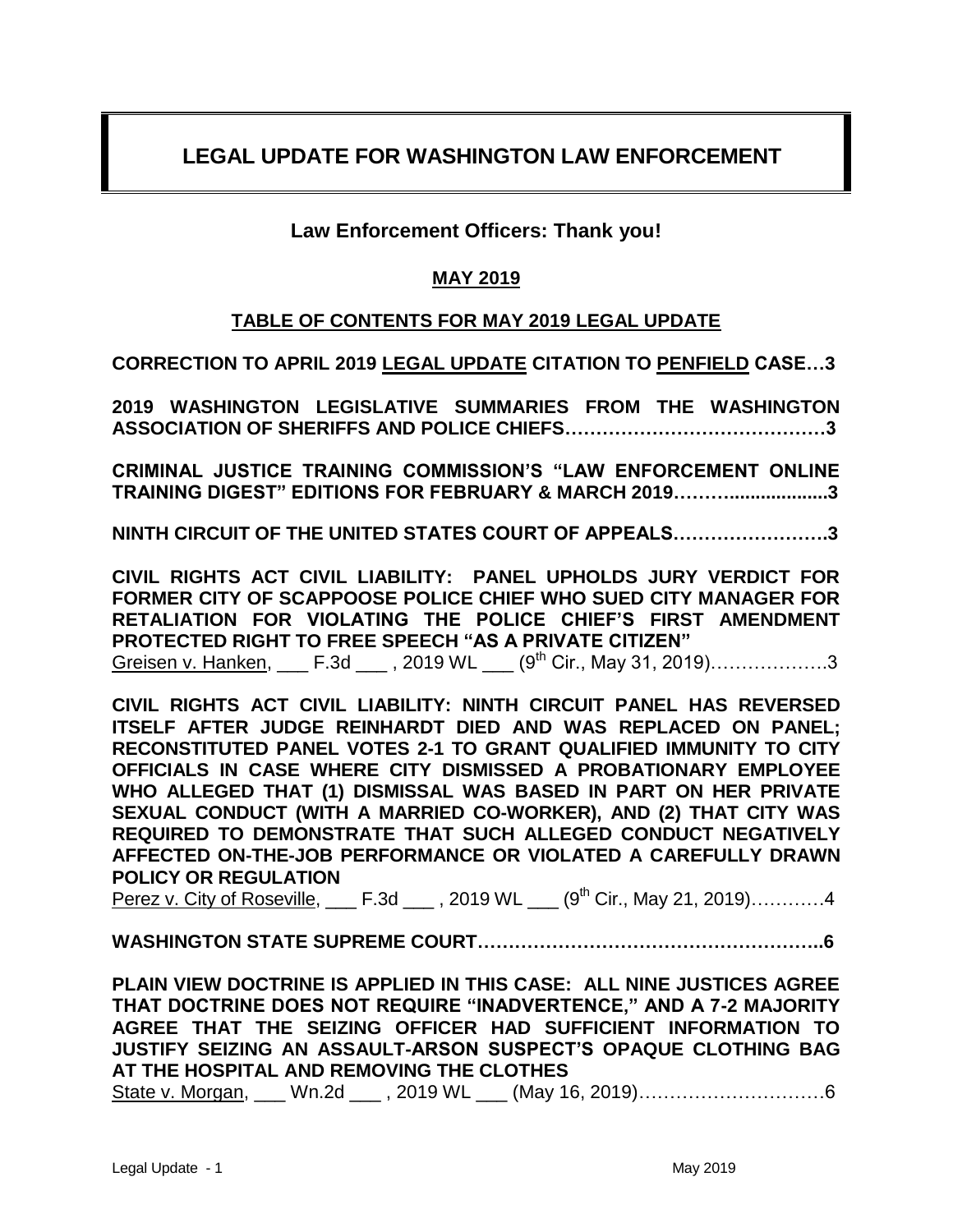**PETITION TO OBTAIN CONCEALED PISTOL LICENSE (CPL): UNANIMOUS STATE SUPREME COURT REVERSES COURT OF APPEALS DECISION AND RULES THAT THE JUVENILE SEALING-OF-RECORDS STATUTE DOES NOT PROVIDE FOR EXPUNGEMENT OF JUVENILE FELONY ADJUDICATIONS OR FOR RESTORATION OF FEDERAL FIREARMS RIGHTS, AND THEREFORE SHERIFF IS NOT REQUIRED TO ISSUE A CPL TO A PERSON WHO HAS A SEALED RECORD ON A JUVENILE FELONY ADJUDICATION** 

State v. Barr, \_\_\_ Wn.2d \_\_\_ , 2019 WL \_\_\_ (May 9, 2019)……………………………..11

**WASHINGTON STATE COURT OF APPEALS…………………………………………...15**

**TERRY SEIZURE: TOTALITY OF CIRCUMSTANCES IN 2 A.M. CONTACT OF TWO PERSONS IN PARKED CAR BY TWO OFFICERS, INCLUDING ONE OFFICER'S RUSE QUESTIONS ASKING THE PERSON BEHIND THE STEERING WHEEL IF THE VEHICLE BELONGED TO SOMEONE ELSE, CONSTITUTED A SEIZURE OF THE MAN THAT WAS NOT SUPPORTED BY REASONABLE SUSPICION** State v. Johnson, \_\_\_ Wn. App. 2d \_\_\_ , 2019 WL \_\_\_ (Div. I, May 6, 2019)…………15

**SUBSTANTIAL EVIDENCE STANDARD FOR ASSAULT SECOND DEGREE: EVIDENCE THAT DEFENDANT FRACTURED VICTIM'S FINGER WHEN HE GRABBED PHONE FROM HER HAND HELD INSUFFICIENT BY ITSELF TO PROVE THAT HE RECKLESSLY INFLICTED SUBSTANTIAL BODILY HARM DURING AN INTENTIONAL ASSAULT**

State v. Melland, \_\_\_ Wn. App. 2d \_\_\_ , 2019 WL \_\_\_ (Div. I, May 6, 2019)…………..21

**FELONY ELUDING UNDER RCW 46.61.024(1): WEARING OF OFFICIAL SPOKANE PD VEST OVER "NORMAL CLOTHES" CONSTITUTES BEING "IN UNIFORM"**  State v. Michael E. Connors, Jr., \_\_\_ Wn. App. 2d \_\_\_, 2019 WL \_\_ (Div. III, May 30, 2019)…………………………………………………………………………………………….22

**VEHICLE THEFT: BASED ON WASHINGTON SUPREME COURT HOLDING IN STATE V. BARNES THAT THE "THEFT OF MOTOR VEHICLE" STATUTE, RCW 9A.56.065, DOES NOT APPLY TO THEFT OF RIDING LAWNMOWER, COURT OF APPEALS RULES THAT THE STATUTE LIKEWISE DOES NOT APPLY TO THEFT OF A SNOWMOBILE**

State v. Tucker, \_\_\_ Wn. App. 2d \_\_\_ , 2019 WL \_\_\_ (Div. III, May 2, 2019)…… …….23

**BRIEF NOTES REGARDING MAY 2019 UNPUBLISHED WASHINGTON COURT OF APPEALS OPINIONS ON SELECT LAW ENFORCEMENT ISSUES………………….24**

# **NEXT MONTH (SCOTUS DECISION IN NIEVES V. BARTLETT…………….…………26**

**\*\*\*\*\*\*\*\*\*\*\*\*\*\*\*\*\*\*\*\*\*\*\*\*\*\*\*\*\*\*\*\*\***

# **CORRECTION TO APRIL 2019 LEGAL UPDATE CITATION TO PENFIELD CASE**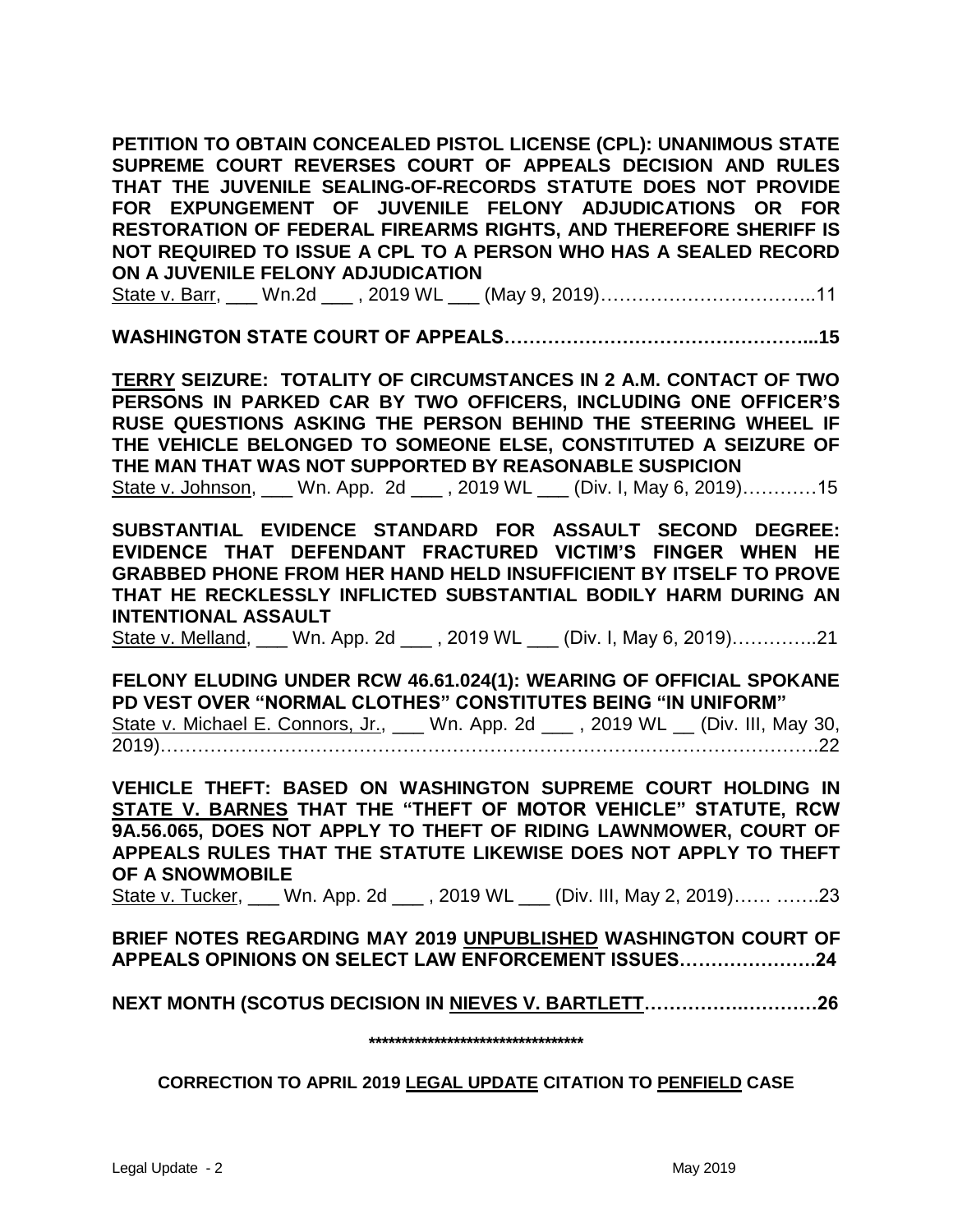In the April 2019 Legal Update at page 3, I made a clerical error in the citation to the 2001 Court of Appeals decision in State v. Penfield. In Penfield, it was ruled that, although a vehicle stop was lawful based on information that the registered owner of a moving vehicle had a suspended license, once the officer determined upon contact with the driver that the driver of the stopped vehicle was not the registered owner, then the Terry stop should have ended without further investigation. The correct "Wn. App." cite to the decision is State v. Penfield is 106 Wn. App. 157 (Div. III, 2001). The April 2019 Legal Update entry noted that the U.S. Supreme Court has granted review in Kansas v. Glover, Docket No. 18-556, to address the issue of whether the Fourth Amendment allows a vehicle stop based on: (1) information that the registered owner of a moving vehicle has a suspended license, and (2) no clearly conflicting information.

#### **\*\*\*\*\*\*\*\*\*\*\*\*\*\*\*\*\*\*\*\*\*\*\*\*\*\*\*\*\*\*\*\*\***

# **2019 WASHINGTON LEGISLATIVE SUMMARIES FROM THE WASHINGTON ASSOCIATION OF SHERIFFS AND POLICE CHIEFS**

Readers may wish to review the excellent review by staff of the Washington Association of Sheriffs and Police Chiefs (WASPC) of 2019 Washington legislation of interest to law enforcement. Go to WASPC Home Page, click on Programs & Services, scroll down and click on Legislation, and scroll down and click on 2019 End of Session Report.

### **\*\*\*\*\*\*\*\*\*\*\*\*\*\*\*\*\*\*\*\*\*\*\*\*\*\*\*\*\*\*\*\*\***

# **CRIMINAL JUSTICE TRAINING COMMISSION'S "LAW ENFORCEMENT ONLINE TRAINING DIGEST" EDITIONS FOR FEBRUARY AND MARCH 2019**

Readers of this Legal Update are no doubt aware that the Law Enforcement Digest Online Training, which was introduced to the Criminal Justice Training Commission's Law Enforcement Digest page over a year ago. The CJTC has explained that this refreshed edition of the LED continues the transition to an online training resource created with the Washington law enforcement officer in mind. Select recent court rulings are summarized, with emphasis placed on the practical application to law enforcement practices. Each cited case includes a hyperlinked title for those who wish to read the court's full opinion. Links are also provided to two additional Washington State prosecutor and law enforcement case law reviews and references (one of which is this Legal Update). The February and March 2019 LED Online Training editions were recently placed on the CJTC LED web page.

# **\*\*\*\*\*\*\*\*\*\*\*\*\*\*\*\*\*\*\*\*\*\*\*\*\*\*\*\*\*\*\*\*\***

# **NINTH CIRCUIT, UNITED STATES COURT OF APPEALS**

## **CIVIL RIGHTS ACT CIVIL LIABILITY: PANEL UPHOLDS JURY VERDICT FOR FORMER CITY OF SCAPPOOSE POLICE CHIEF WHO SUED CITY MANAGER FOR RETALIATION FOR VIOLATING THE POLICE CHIEF'S FIRST AMENDMENT PROTECTED RIGHT TO FREE SPEECH "AS A PRIVATE CITIZEN"**

In Greisen v. Hanken,  $\Box$  F.3d  $\Box$ , 2019 WL  $\Box$  (9<sup>th</sup> Cir., May 31, 2019), in a lengthy and complex opinion, a three-judge Ninth Circuit panel upholds a Civil Rights Act jury verdict for a former police chief who sued his former city manager for retaliating in 2013 incidents against the police chief for his protected Free Speech.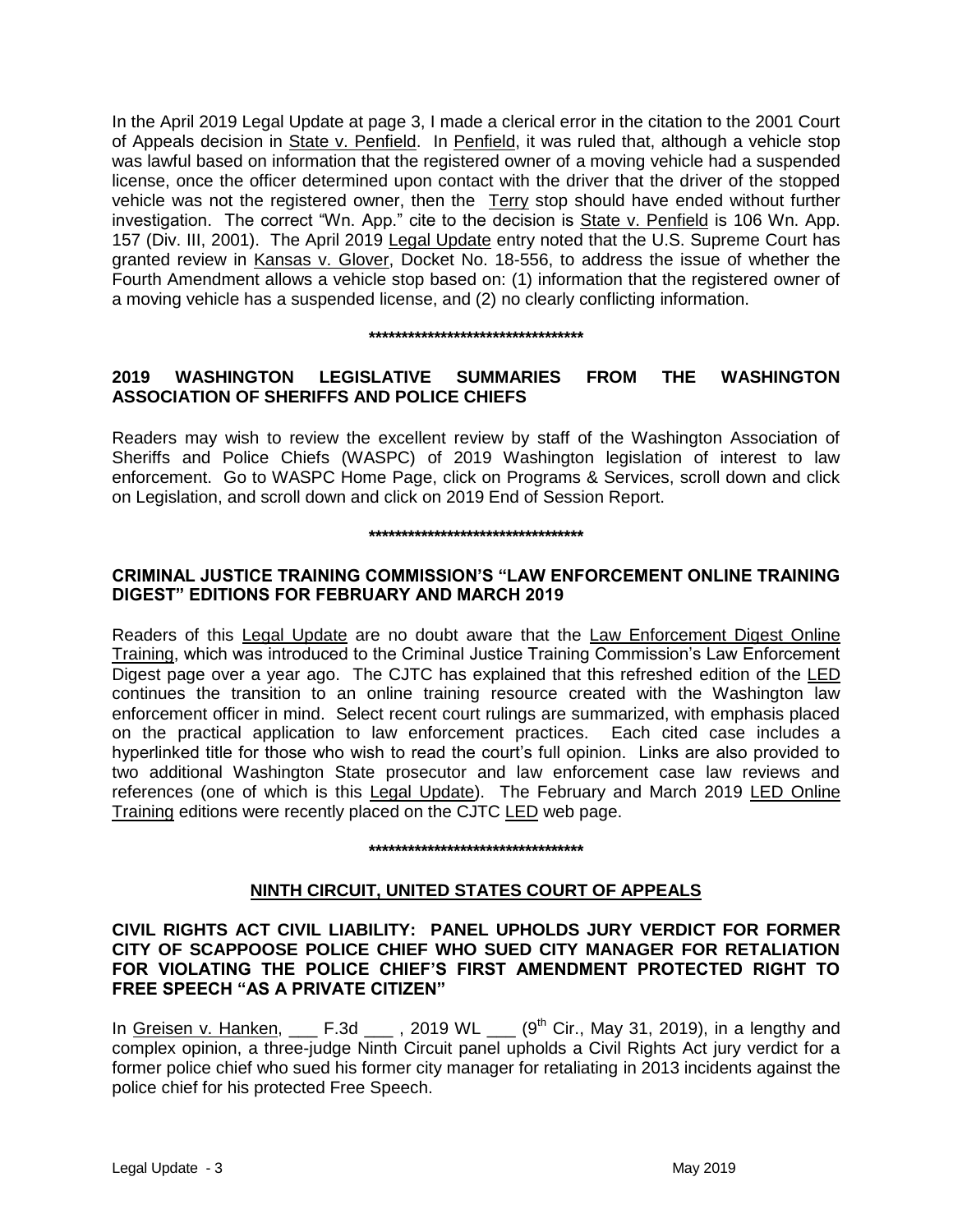The following is the Ninth Circuit staff's summary of the panel's ruling (the summary is not part of the panel's lengthy opinion on the complicated topic of the Free Speech right of a public employee to speak out on matters in the role of a private citizen):

The panel affirmed the district court's judgment following a jury verdict in favor of Doug Greisen, a former chief of police for the City of Scappoose, Oregon, in his action brought pursuant to 42 U.S.C. § 1983 alleging that Jon Hanken, the former city manager, violated the First Amendment by subjecting Greisen to adverse employment actions in retaliation for his protected speech.

After Greisen discussed his concerns with city council members and government officials about the city's accounting and budgeting practices under Hanken, Hanken initiated investigations of Greisen, suspended him, placed him on an indefinite leave and prevented him from speaking publicly, even as Hanken was releasing information about the investigations to the media. After a city review committee recommended retraction of Greisen's suspension, Hanken resigned.

The panel held that: (1) Greisen provided sufficient detail about his speech to establish that it substantially involved a matter of public concern; (2) he spoke [in his criticisms of the city manager] as a private citizen rather than a public employee; (3) the district court properly concluded that Greisen's retaliation claim could be based in part on Hanken's own speech acts, in the form of defamatory communications to the media; (4) Hanken waived his argument that his actions were supported by adequate justification; and (5) sufficient evidence supported the conclusion that Hanken's retaliatory actions proximately caused Greisen's termination, and any error in instructing the jury on proximate cause was harmless. The panel further held that Hanken was not entitled to qualified immunity.

Result: Affirmance of U.S. District Court (Oregon) judgment on jury verdict for Doug Greisen.

**LEGAL UPDATE EDITORIAL NOTE: Interested readers who want the full context of facts and complex legal analysis will, of course, want to read the Ninth Circuit's full opinion. Among the facts in this complicated case is the fact that the former city manager obtained an "outside agency's" investigation that a city committee subsequently sharply criticized. The facts section of the Ninth Circuit opinion describes this factual element in part as follows (note that there is more to the facts and review process in the case):**

**Greisen appealed his discipline to the city's Personnel Review Committee (PRC), which absolved him of wrongdoing. The PRC characterized the outside agency's report as "an erroneous mischaracterization of the events . . . that also purposely omitted pertinent and material facts, to arrive at a conclusion that the PRC finds untenable, out of context and an egregious lack of professionalism." In the PRC's view, the outside agency's report was "not an objective review, but a prosecutorial document that was colored to arrive at a predetermined result." The PRC further found that "the degree of discipline issued to Police Chief Doug Greisen, for minor discrepancies of best practices, is entirely out of proportion based on the totality of the circumstances," and it recommended that "the City Manager retract, and the Scappoose City Council oversee the retraction [of], all discipline issued to Chief Greisen."**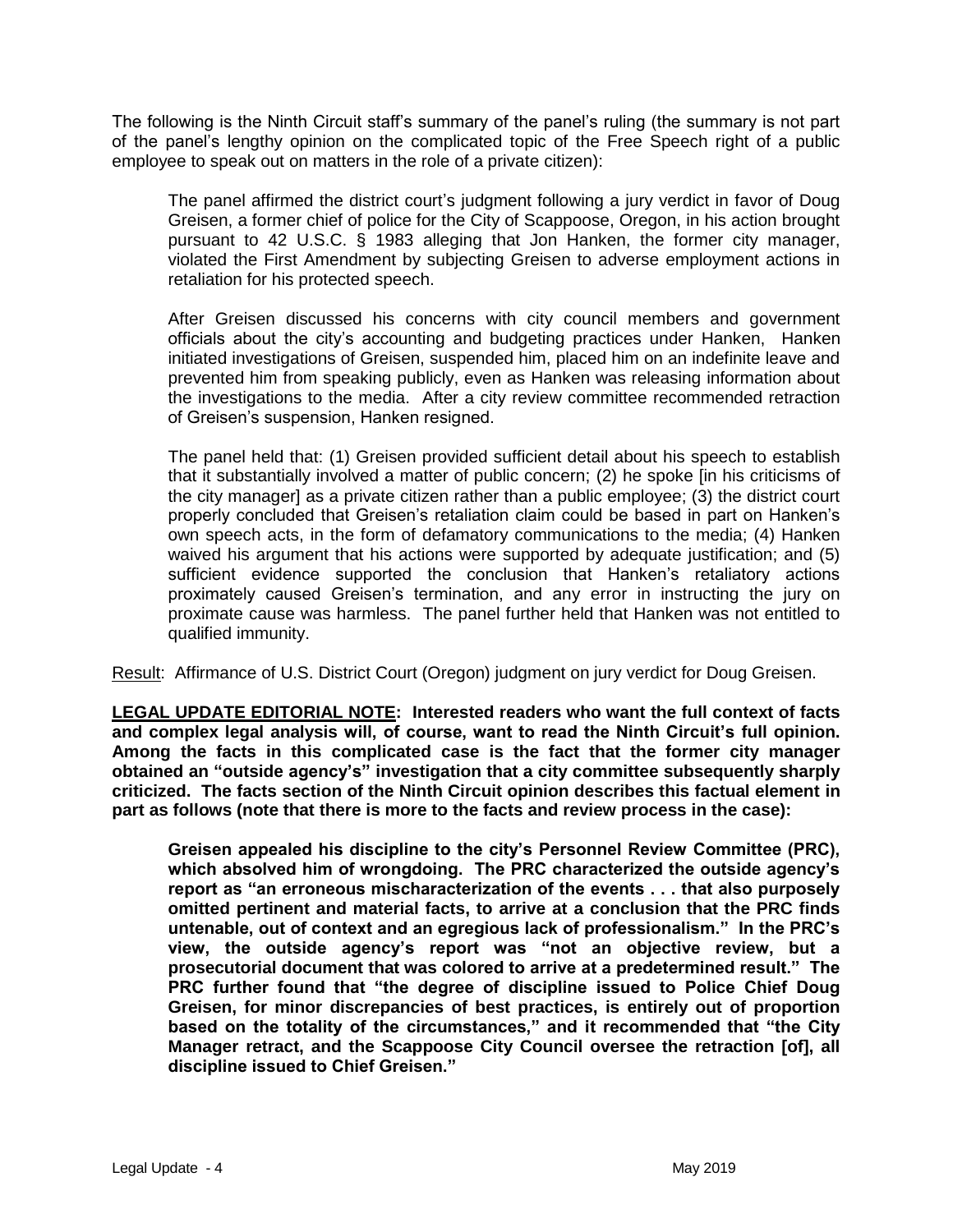**CIVIL RIGHTS ACT CIVIL LIABILITY: NINTH CIRCUIT PANEL HAS REVERSED ITSELF AFTER JUDGE REINHARDT DIED AND WAS REPLACED ON PANEL; RECONSTITUTED PANEL VOTES 2-1 TO GRANT QUALIFIED IMMUNITY TO CITY OFFICIALS IN CASE WHERE CITY DISMISSED A PROBATIONARY EMPLOYEE WHO ALLEGED THAT (1) DISMISSAL WAS BASED IN PART ON HER PRIVATE SEXUAL CONDUCT (WITH A MARRIED CO-WORKER), AND (2) THAT CITY WAS REQUIRED TO DEMONSTRATE THAT SUCH ALLEGED CONDUCT NEGATIVELY AFFECTED ON-THE-JOB PERFORMANCE OR VIOLATED A CAREFULLY DRAWN POLICY OR REGULATION**

In Perez v. City of Roseville,  $F.3d$ , 2019 WL  $(9<sup>th</sup> Cir., May 21, 2019), a three-iudge$ panel of the Ninth Circuit Court of Appeals reconsiders a February 9, 2018 decision, and a 2-1 majority grants qualified immunity to City of Roseville officials in a case where a former probationary female police officer sued the City for violation of her constitutional rights to privacy and intimate association. The reconsideration came following the death of the famous liberal judge, Judge Stephen Reinhardt, who had authored the original opinion. The dissenting judge in the 2019 decision criticizes the other two members of the panel for reaching a new decision following a panel member's death, rather than asking for review of the February 9, 2018 ruling by an 11-judge Ninth Circuit panel.

The probationary officer had been discharged after an internal affairs investigation into her romantic relationship with a fellow officer. She claimed in her lawsuit that her termination violated her constitutional rights to privacy and intimate association because it was impermissibly based in part on disapproval of her private, off-duty sexual conduct.

In the original 2018 opinion authored by Judge Reinhardt, he and another judge disagreed with the Fifth and Tenth Circuits, holding that the constitutional guarantees of privacy and free association prohibit the government from taking adverse employment action on the basis of private sexual conduct unless the government demonstrates that such conduct negatively affects on-the-job performance or violates a constitutionally permissible, narrowly tailored regulation. The original 2018 opinion concluded that summary judgment for the City was not proper because a genuine factual dispute existed as to whether the City terminated the probationary officer at least in part on the basis of her extramarital affair without such justification.

The 2018 Reinhardt opinion further concluded that the rights of privacy and intimate association were clearly established such that any reasonable governmental official would have been on notice that, viewing the facts in the light most favorable to her, the probationary officer's termination was unconstitutional. The original panel therefore reversed the district court's grant of qualified immunity on the privacy claim and remanded that claim for further proceedings.

Now, the reconstituted panel (with Judge Ikuta replacing deceased Judge Reinhardt), has concluded in its 2-1 May 21, 2019 decision that the City of Roseville defendants are entitled to qualified immunity. A Ninth Circuit staff summary (which is not part of the Ninth Circuit opinion) describes the 2019 majority and dissenting opinions of the panel as follows:

The panel filed (1) an order withdrawing the opinion and concurring opinion filed on February 9, 2018, and ruling that a sua sponte en banc call and a motion for attorneys' fees were moot; and (2) a new opinion and dissenting opinion. In the new opinion, the panel affirmed the district court's summary judgment in favor of the defendants on a former City of Roseville probationary police officer's claims under 42 U.S.C. § 1983 for (1) violation of her rights to privacy and intimate association under the First, Fourth, and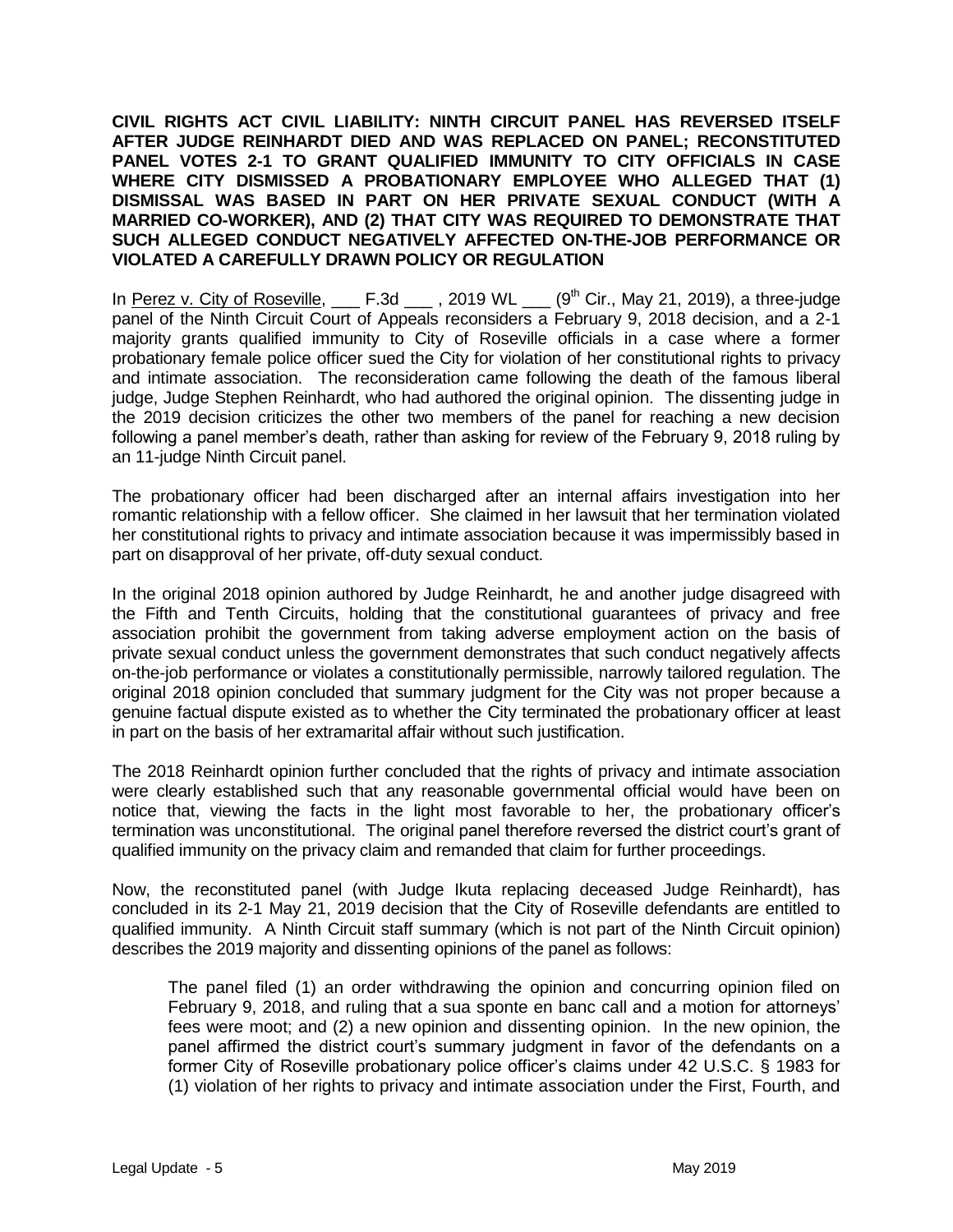Fourteenth Amendments; and (2) deprivation of liberty without due process of law in violation of the Fourteenth Amendment.

The panel held that the individual defendants were entitled to qualified immunity on the first claim because it was not clearly established that a probationary officer's constitutional rights to privacy and intimate association are violated if a police department terminates her due to participation in an ongoing extramarital relationship with a married officer with whom she worked, where an internal affairs investigation found that the probationary officer engaged in inappropriate personal cell phone use in connection with the relationship while on duty, resulting in a written reprimand for violating department policy.

It also was not clearly established that there was a legally sufficient temporal nexus between the individual defendants' allegedly stigmatizing statements and the probationary officer's termination. The individual defendants were therefore also entitled to qualified immunity on the probationary officer's claim that the lack of a name-clearing hearing violated her due process rights. The plaintiff also appealed the district court's summary judgment on her claims against the City of Roseville, and the Roseville Police Department for sex discrimination in violation of Title VII and the California Fair Employment and Housing Act, but she conceded that the alleged discrimination was not actually based on her gender. Accordingly, the panel affirmed the district court.

The majority rejected the dissent's argument that it was improper to substitute a different judge following the post-publication death of the original decision's author [the late Judge Stephen Reinhardt] and to change a previously published opinion except as part of an en banc decision. The majority wrote that Carver v. Lehman, 558 F.3d 869 (9th Cir. 2009), is directly applicable here. The majority explained that because the opinion issued by the prior majority was only part way through its finalization process, a replacement judge was drawn, en banc proceedings were suspended, and the new panel had the authority to reconsider and withdraw the opinion filed by the prior panel and to substitute a different opinion.

Dissenting, District Judge Molloy wrote that the majority in the prior published opinion, Perez v City of Roseville, 882 F.3d 843 (9th Cir. 2018), correctly resolved the issues, and the majority opinion of a quorum of judges should stand for the reasons stated therein. District Judge Molloy [sitting by designation on the Ninth Circuit panel] wrote that the substitution of a judge who legitimately disagrees with the original opinion should not change the outcome except as part of an en banc court decision.

Result: Affirmance of order of summary judgment by U.S. District Court for the Eastern District of California granting qualified immunity to the government defendants on all issues.

#### **\*\*\*\*\*\*\*\*\*\*\*\*\*\*\*\*\*\*\*\*\*\*\*\*\*\*\*\*\*\*\*\*\***

# **WASHINGTON STATE SUPREME COURT**

**PLAIN VIEW DOCTRINE IS APPLIED IN THIS CASE: ALL NINE JUSTICES AGREE THAT DOCTRINE DOES NOT REQUIRE "INADVERTENCE," AND A 7-2 MAJORITY AGREE THAT THE SEIZING OFFICER HAD SUFFICIENT INFORMATION TO JUSTIFY SEIZING AN ASSAULT-ARSON SUSPECT'S OPAQUE CLOTHING BAG AT THE HOSPITAL AND REMOVING THE CLOTHES**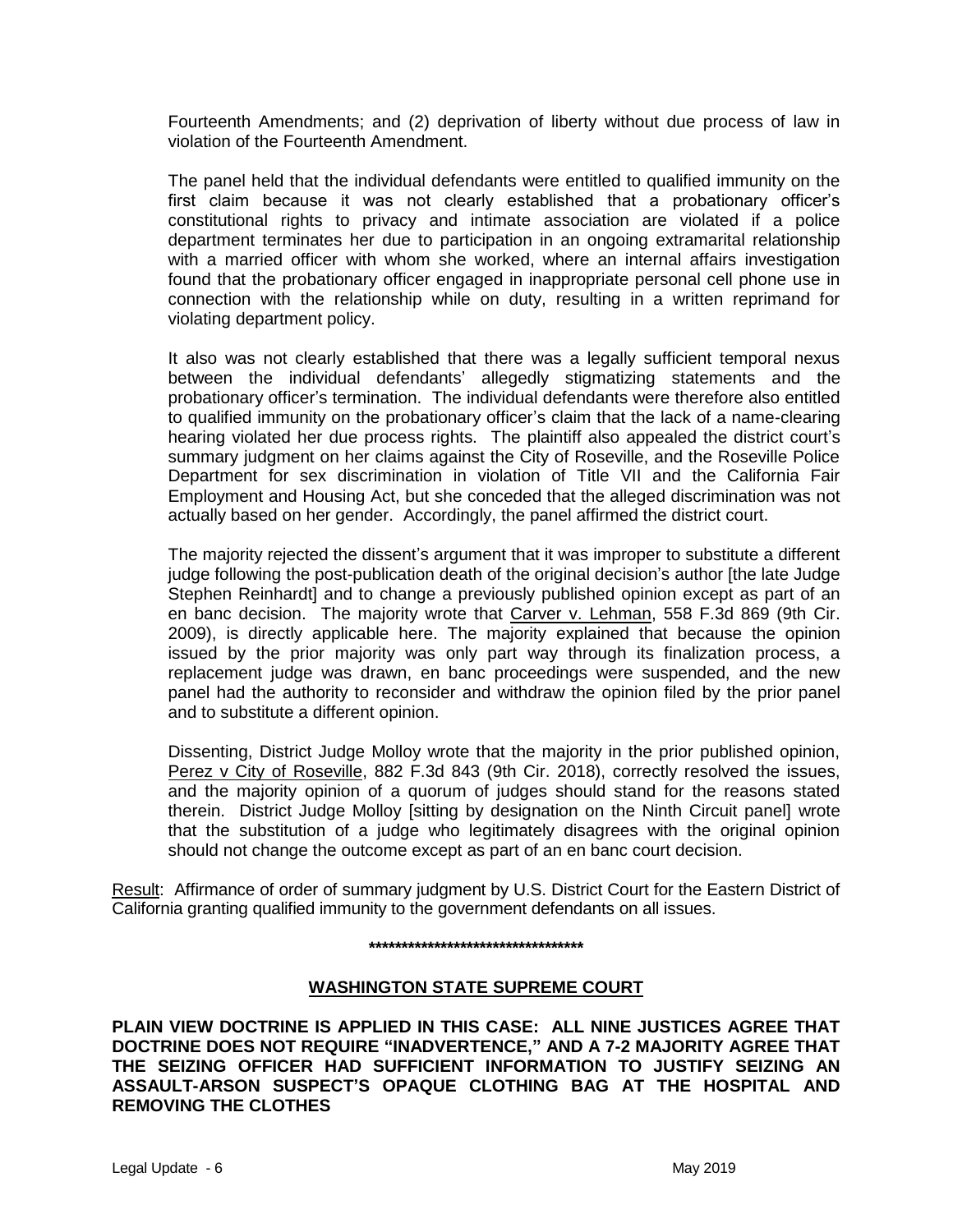State v. Morgan, \_\_\_ Wn.2d \_\_\_ , 2019 WL \_\_\_ (May 16, 2019)

Facts and Proceedings below: (Excerpted from Supreme Court's majority opinion)

Morgan and his ex-wife, Brenda, shared custody of their daughter. About the time Brenda came to pick up their daughter from Morgan's house, Morgan's house was in flames. Firefighters found Morgan kneeling in his driveway, hair singed and barely able to speak. A firefighter repeatedly asked Morgan if anyone was in the burning house. After a period of silence, Morgan directed firefighters to the garage, where Brenda was lying in a pool of blood.

Brenda was nonresponsive and badly injured, with multiple lacerations on her head, fractures, and severe burns on her upper body. Morgan and Brenda's clothing smelled of gasoline. Medics transported them to separate hospitals, observing blood on Morgan's clothing.

A supervising [law enforcement] officer promptly told [Officer A] to "collect Morgan's clothing [from the hospital] and try to get an initial statement." A crime scene technician was also dispatched to collect Brenda's clothing. [Officer A] spoke with Morgan in his hospital room for hours. Morgan disclosed that his daughter was safe at Morgan's mother's home during the fire. Morgan said he woke up to find his house on fire. He said he then found Brenda in his house with her sweater burning and tried to help her remove it.

At some point during their conversation, [Officer A] noticed that hospital staff had put Morgan's clothing in "several plastic shopping like bags" and left his clothing on the counter in Morgan's hospital room. The officer later testified that it "was almost like [the clothing was] in like some sort of gift bag; it looked like it had a hospital logo on it. And they were just regular plastic bags that you could get at a store."

When the crime scene technician arrived with arson bags designed to preserve evidence, he and [Officer A] secured Morgan's clothing. [Officer A] also secured a utility knife with dried blood on the handle from a counter near the clothing. Hospital staff told [Officer A] they found the knife in Morgan's clothing.

Morgan was charged with attempted first degree murder, first degree arson, and first degree assault. He unsuccessfully moved to suppress the seized clothing. The trial court rejected the State's plain view argument because [Officer A] did not find it inadvertently and he could not examine the clothing without removing it from the plastic hospital bags. Nonetheless, the trial court found that the removal of Morgan's clothing was justified by exigent circumstances because "there are special bags that have been designed and are available to put clothing and other items into so as to preserve that particular evidence."

The Court of Appeals found the State had not met its burden of establishing exigent circumstances because it had not shown applying for a warrant would have resulted in a loss of evidence. It also rejected the State's claim that the plain view doctrine applied because [Officer A] did not smell gasoline or see blood through the plastic hospital bags or come across it inadvertently.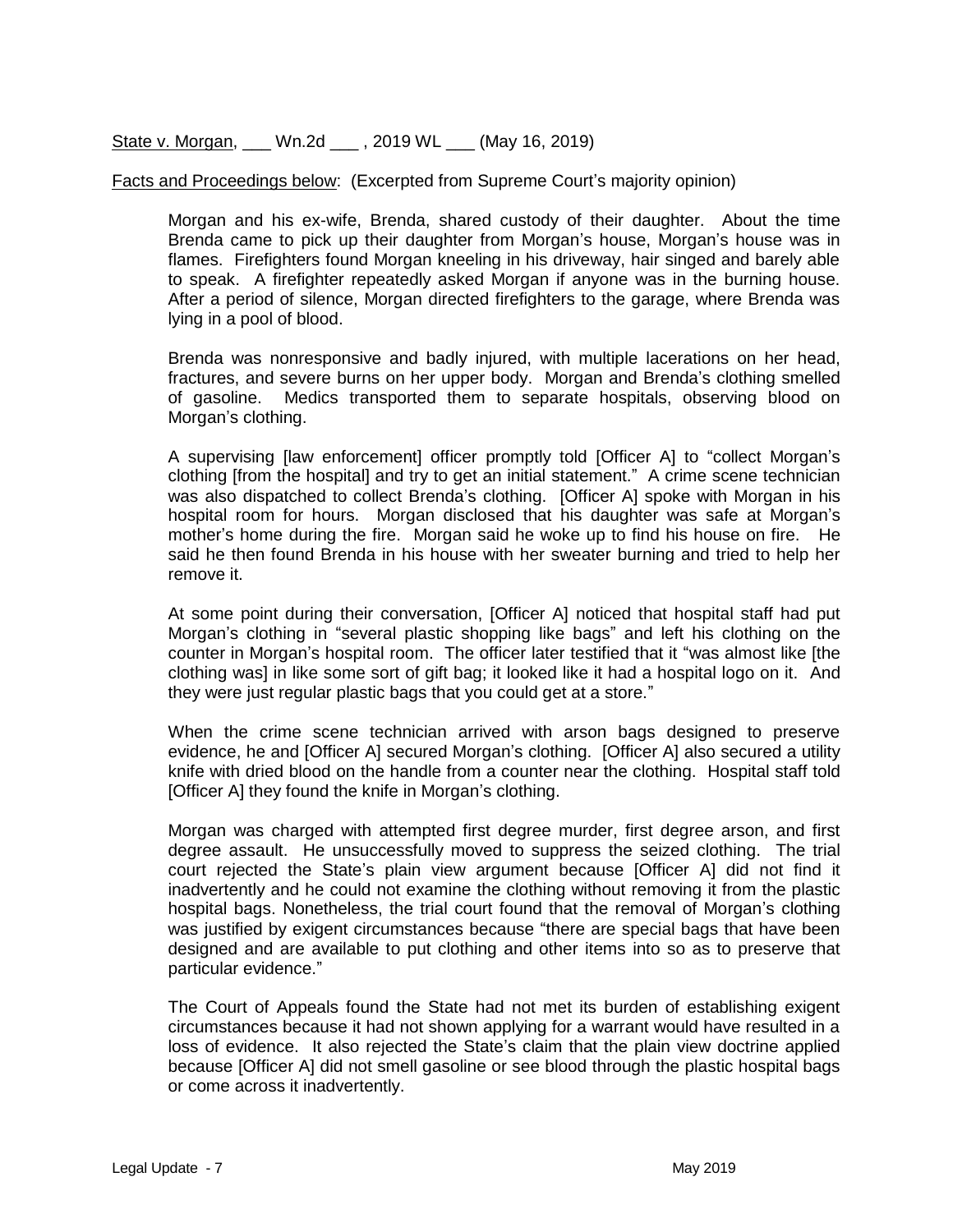[Paragraphing revised for readability; record citations omitted; footnotes omitted]

ISSUES AND RULINGS: (1) Defendant Morgan's house became involved in a fire. Firefighters observed at the scene that his hair was singed and that his clothes smelled of gasoline. His exwife was in the garage. Firefighters observed that she was nonresponsive and badly injured, with multiple lacerations on her head, fractures, severe burns on her upper body; her clothes smelled of gasoline. Defendant Morgan was taken to a hospital. Transporting medics observed that Morgan had blood on his clothes. A police officer was sent by a supervisor to the hospital to get Morgan's clothes and to question Morgan. While in Morgan's hospital room, an officer saw that some opaque hospital bags were on a counter. The officer believed that the bags contained the clothes that Morgan had been wearing at the time that he was taken from his house to the hospital.

Do the facts establish exigent circumstances that would justify seizing and the hospital clothing bags and removing their contents without obtaining a search warrant? ANSWER BY SUPREME COURT: No; the Court appears to be unanimous on this issue)

(2) Is inadvertent discovery an element of the plain view doctrine? (ANSWER BY SUPREME COURT: No; the Court appears to be unanimous on this issue)

(3) Under the plain view doctrine, an officer may seize an item if the officer is lawfully located within an area, and the officer, based on the officer's senses and knowledge, has probable cause to believe that the item is contraband or is evidence of a crime. Did Officer A's senses give him sufficient information to justify seizing and removing the contents from the hospital clothing bag that contained the arson-assault suspect's clothing that the suspect apparently had been wearing at the time of the suspected assault and arson? (ANSWER BY SUPREME COURT: Yes, rules a 7-2 majority)

Result: Reversal of unpublished decision of Division One of the Court of Appeals, which in previous turn had reversed the Snohomish County Superior Court convictions of David Zachery Morgan for first degree assault, attempted murder and arson. The case is remanded to the Court of Appeals, which presumably will remand the case to the Superior Court to reinstate the defendant's convictions.

ANALYSIS: (Excerpted from Supreme Court majority opinion; subheadings added)

1. *The facts of this case do not meet the exigent circumstances exception to the search warrant requirement*

We agree with the Court of Appeals' conclusion that the State did not meet its burden to show that exigent circumstances existed when [Officer A] seized Morgan's clothing. The State "must establish the exception to the wan-ant requirement by clear and convincing evidence." . . . Critically, the exigent circumstance "exception requires a compelling need for officer action and circumstances that make the time necessary to secure a warrant impractical." . . . While the State had a legitimate concern that trace evidence on Morgan's clothing could be contaminated by Morgan or hospital staff, the officers exhibited no urgency in collecting the clothing. which sat undisturbed on the counter for hours, including when Morgan was alone with hospital staff.

2. *The plain view doctrine does not have inadvertence as an element*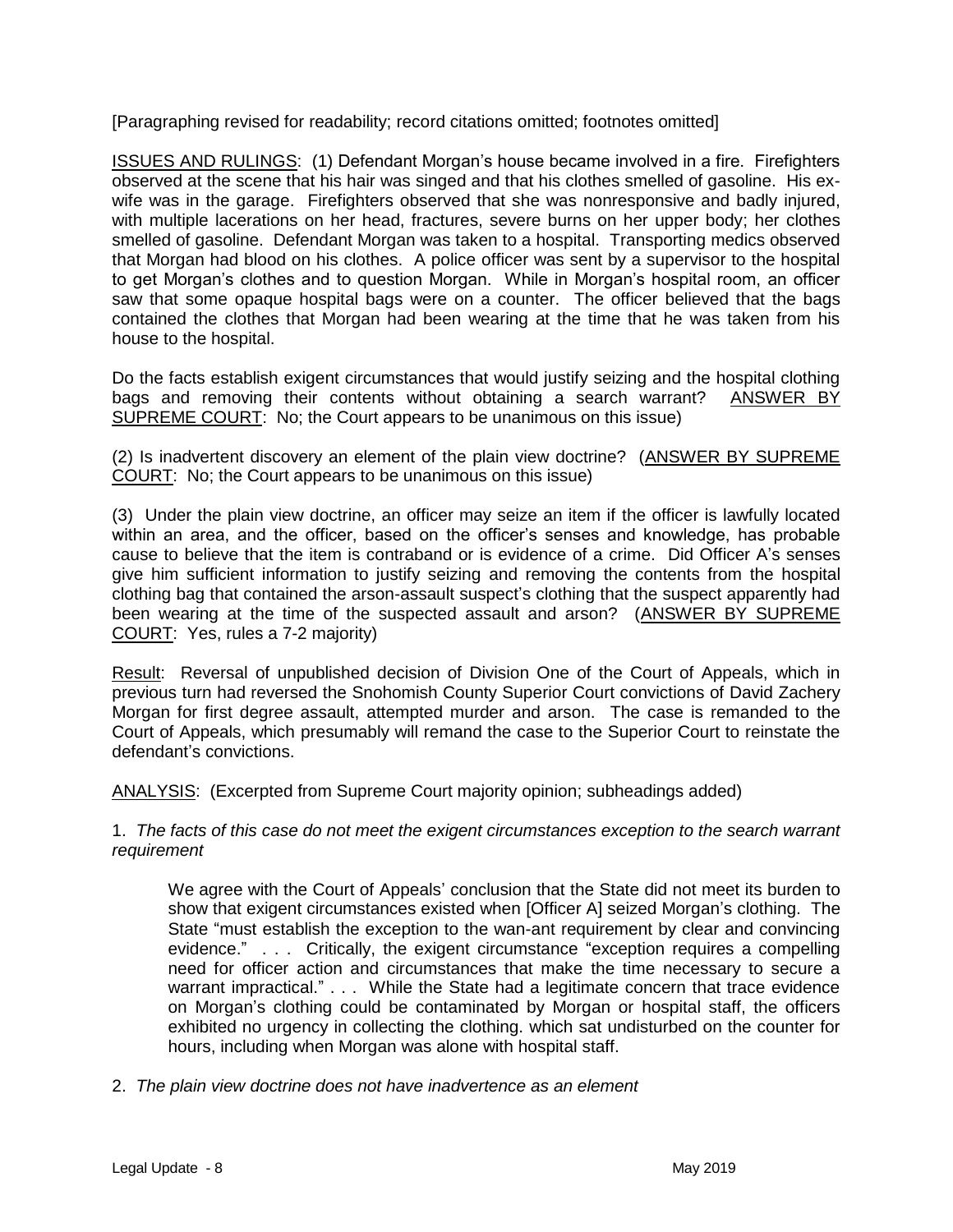We have been inconsistent in articulating the elements the State must establish to justify a warrantless intrusion under the plain view doctrine . We have said the plain view doctrine applies "when the police (1) have a valid justification to be in an otherwise protected area and (2) are immediately able to realize the evidence they see is associated with criminal activity." . . . But in some cases, we have also articulated a third element, inadvertence. . . . We take this opportunity to clarify the law. Properly understood, there is no separate inadvertence requirement in the plain view doctrine. Officers are not restricted to seizing evidence solely when they come across the evidence unintentionally and inadvertently. As the United States Supreme Court held, "jnadvertence is a characteristic of most legitimate 'plain-view' seizures" but "it is not a necessary condition." Horton v. California, 496 U.S. 128, 130 (1990).

### 3. *Officer A's senses gave him sufficient information under the plain view doctrine to justify seizing the hospital bag as evidence*

Officers are "entitled to keep [their] senses open to the possibility of contraband, weapons, or evidence of a crime." . . . There is, however, an article I, section 7 requirement that a seizure not be based on pretext. . . .. 'Put simply, the law does not vest in police the discretion to seize first and decipher a piece of evidence's incriminating nature later." . . . Thus, a plain view seizure is legal when the police (1) have a valid justification to be in an otherwise protected area, provided that they are not there on a pretext, and (2) are immediately able to realize the evidence they see is associated with criminal activity.

Here, Morgan challenged the seizure of his clothing. Morgan does not dispute that "the officers had a lawful reason to be in the hospital room." The State need show only that it was immediately apparent that the clothing was associated with criminal activity, which it aptly does.

Objects are immediately apparent under the plain view doctrine "when, considering the surrounding circumstances, the police can reasonably conclude" that the subject evidence is associated with a crime. . . . Certainty is not necessary.

[Court's Footnote*: As the United States Supreme Court has noted, "[T]he use of the phrase 'immediately apparent' was very likely an unhappy choice of words, since it can be taken to imply that an unduly high degree of certainty as to the incriminatory character of evidence is necessary for application of the 'plain view' doctrine." Texas v. Brown, 460 U.S. 730, 741 (1983).*]

Morgan's clothing was expected to be in the hospital room and was detectable in the plastic hospital bags on the counter. [Officer A]'s supervising officer, having become aware of the evidentiary value of Morgan's clothing – including that it smelled like gasoline – instructed [Officer A] to collect it. Without examining the clothing. [Officer A] reasonably concluded that Morgan's clothing would have evidentiary value given the conversation he had had with Morgan and observations he made during that time, including a knife with dried blood on the handle.

In light of the fire, Brenda and Morgan's respective injuries, the supervising officer's knowledge, and observations by [Officer A] and others, there were more surrounding circumstances than necessary. [Officer A] did not have to manipulate the bags to know what they contained. He reasonably concluded that the clothing contained evidence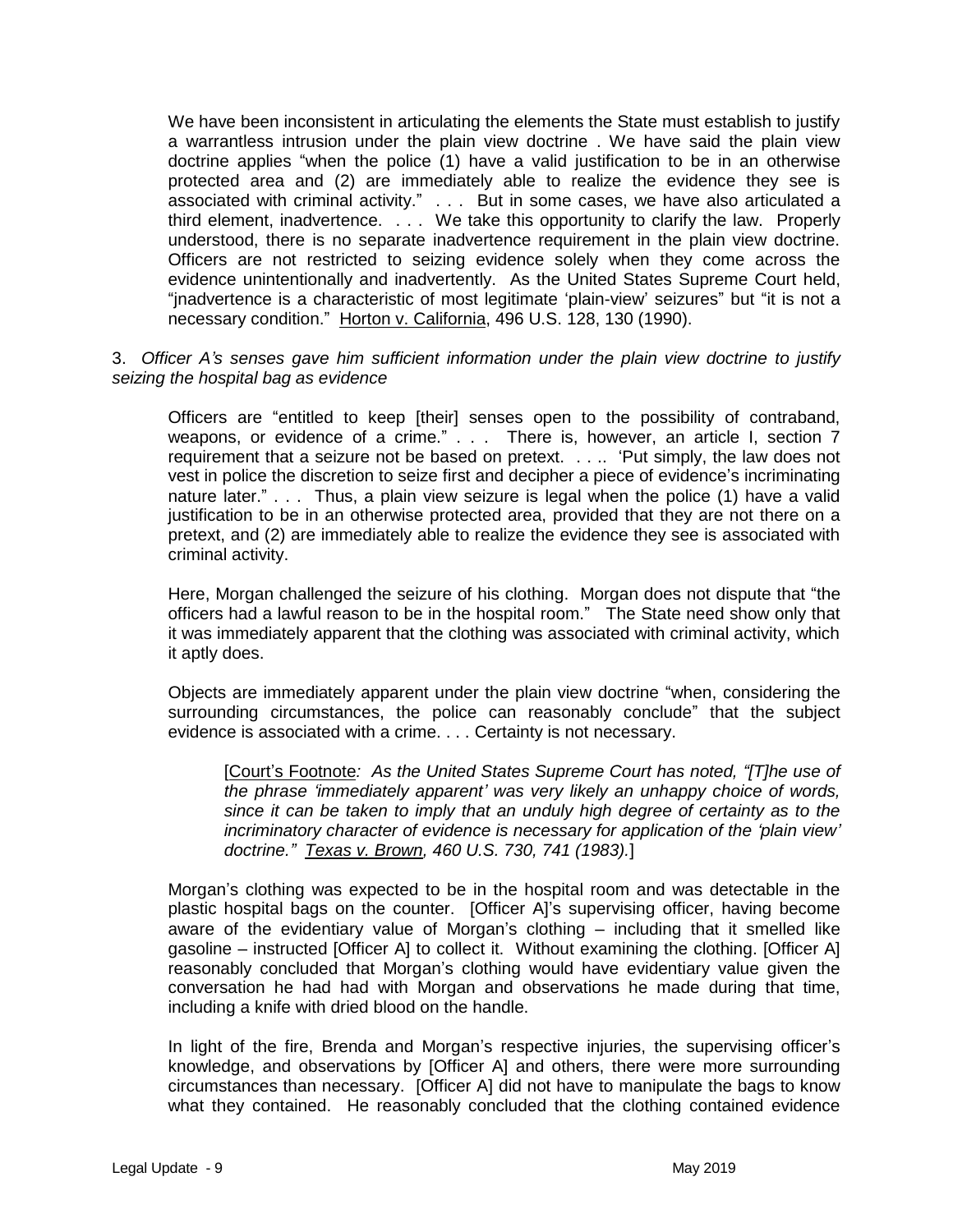associated with suspected criminal activity. Nothing in this record suggests any ambiguity; it is clear from context that the plastic hospital bags contained the clothing hospital staff removed in treating Morgan. Thus, the State met its burden to show that [Officer A] lawfully seized Morgan's clothing under the plain view doctrine.

[Some citations omitted, others revised for style, some footnotes omitted]

### **LEGAL UPDATE EDITORIAL COMMENTS REGARDING THE PLAIN VIEW DOCTRINE'S IMMEDIATELY APPARENT REQUIREMENT:**

### **1. The State's brief in Morgan best explains the immediately apparent element**

**The Majority Opinion in Morgan has a correct grasp on how the "plain view" doctrine has been historically applied and how it should reasonably continue to be applied. But the explanation of the "immediately apparent" element of "plain view" is more clearly explained in the State's Supplement Brief to the Supreme Court in Morgan. The State explains as follows in its Supplemental Brief in Morgan:**

**The Court of Appeals also believed that the third requirement was not satisfied. The court reasoned that "the incriminating character of the evidence was not in plain view because neither blood nor other relevant crime information could be seen through the plastic bag." This is incorrect analysis.**

**This court has used varying language to describe the third requirement. According to some cases, police must be "immediately able to realize the evidence they see is associated with criminal activity." . . . According to others, an officer must have "immediate knowledge . . . that he had evidence before him." . . . . There is no substantial difference between these formulations. They are satisfied if "considering the surrounding circumstances, the police can reasonably conclude that the substance before them is incriminating evidence." . . . .** 

**The Court of Appeals seems to have believed that a "plain view" seizure is justified only if the police observe something incriminating about the items themselves, such as blood or other apparent evidence. Prior case law does not support such a limitation.**

**For example, in one case a victim told police that she had been raped at a particular house. She said that the rape had occurred on a sleeping bag, and that she was menstruating at the time. Police went to the house and were invited inside. They saw a sleeping bag and seized it. This was held to be a valid plain view seizure. . . .** 

**There is nothing inherently incriminating about a sleeping bag in a house. Nevertheless, police were entitled to consider what they knew from other sources in deciding whether the evidentiary nature of the sleeping bag was obvious.** 

**In another case, police investigated a child beating. While lawfully present in the suspect's garage, they saw a board. The victims told the officers that they had been beaten with that board. This information justified the seizure of the board as potentially incriminating evidence. State v. Weller, 185 Wn. App. 913, 926 (2015).**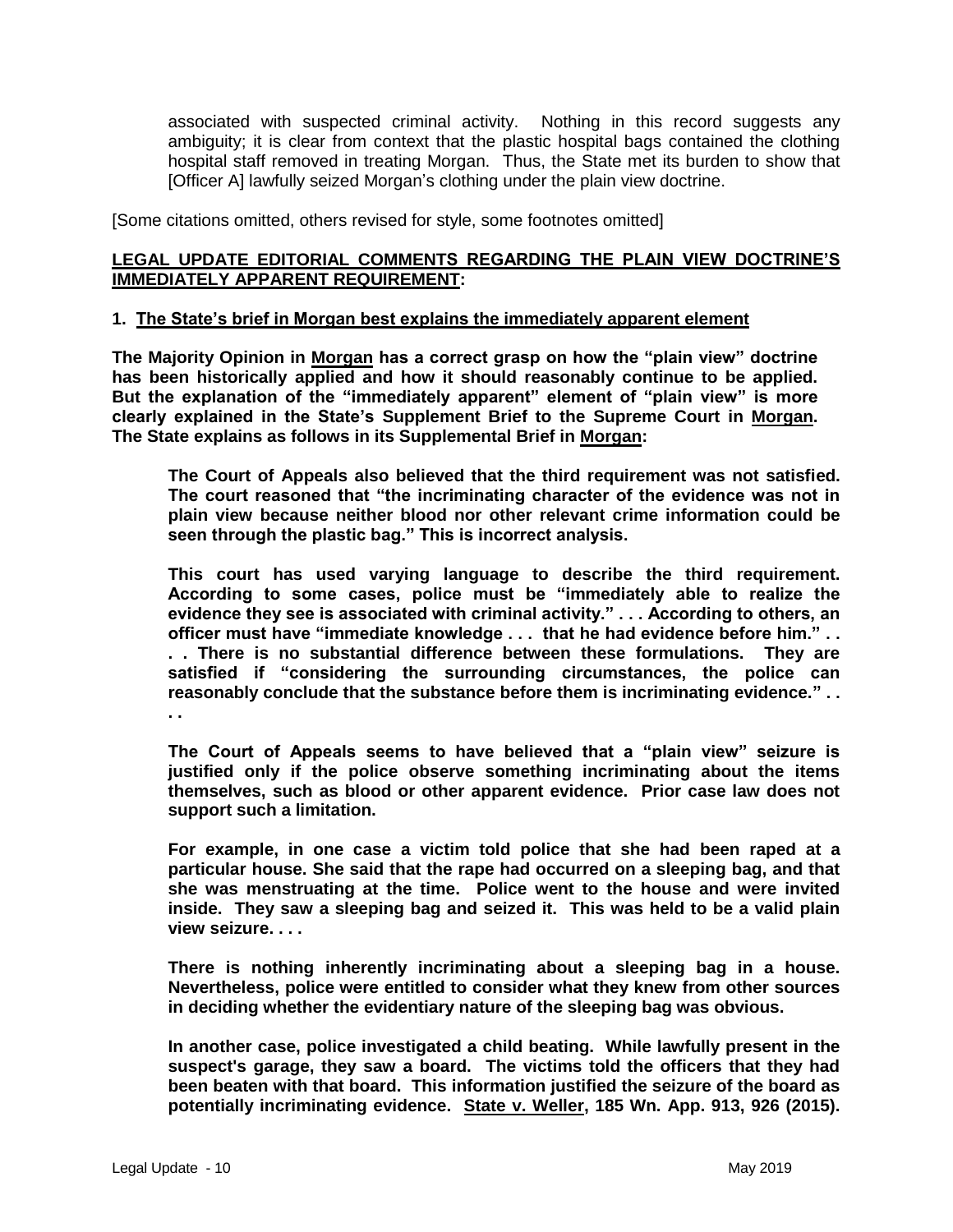**Again, there was nothing inherently incriminating about the board. It nonetheless became incriminating when viewed in light of other information available to police.** 

**The situation in the present case is similar. Police knew that a victim had been seriously injured in a fire. The defendant had described pulling a burning sweater off of her. . . . Gasoline had been smelled on the defendant's clothing, as well as that of the victim. Based on these facts, police could reasonably conclude that the defendant's clothing had evidentiary value. No examination of the clothing was necessary to establish that fact. Because probable cause existed, the "immediate knowledge" requirement was satisfied.** 

**[Most citations omitted; one citation included and revised for style]**

### **2. Justice Madsen's Dissent is off track on the immediately apparent element**

**Justice Madsen writes a Dissenting Opinion that is joined by Justice Gordon Mcloud. The Dissent appears to misinterpret both (1) the Majority Opinion's analysis, and (2) the facts of this case. Admittedly, however, it appears from the discussion of the facts in the parties' briefs and their oral argument presentations that the factual record is quite sparse and is open to interpretation. I don't want to waste space or to confuse readers, so I leave it to the curious to read the Dissenting Opinion on-line.**

### **3. Defense counsel in Morgan urged restriction of plain view seizure to contraband**

**In oral argument to the Supreme Court in Morgan, defense counsel, for the first time in the appellate process I believe, shockingly (in my view) urged the Supreme Court (1) to consider the decision in State v. Weller, 185 Wn. App. 913, 926 (2015) to be an "outlier," and (2) to establish a plain view rule under article I, section 7 of the Washington constitution that would apply the plain view doctrine only to seizure of contraband, never to seizure of mere evidence. Neither the Majority Opinion nor the Dissent in Morgan mentions this revolutionary theory that is contrary to case law and defies common sense.** 

### **4. Maybe a better record could have been made for the State**

**From my review of the appellate briefs and my watching (on the TVW website) of the Supreme Court oral argument, I got the impression that the record was very sparse in establishing what/when/where/how/why relating to what the involved officers saw/heard/said. Law enforcement officers (in writing reports and testifying) and deputy prosecutors (in responding to vague and multi-faceted suppression motions by defense attorneys) never know when a case will work its way to the Supreme Court.** 

**PETITION TO OBTAIN CONCEALED PISTOL LICENSE (CPL): UNANIMOUS STATE SUPREME COURT REVERSES COURT OF APPEALS DECISION AND RULES THAT THE JUVENILE SEALING-OF-RECORDS STATUTE DOES NOT PROVIDE FOR EXPUNGEMENT OF JUVENILE FELONY ADJUDICATIONS OR FOR RESTORATION OF FEDERAL FIREARMS RIGHTS, AND THEREFORE SHERIFF IS NOT REQUIRED TO ISSUE A CPL TO A PERSON WHO HAS A SEALED RECORD ON A JUVENILE FELONY ADJUDICATION**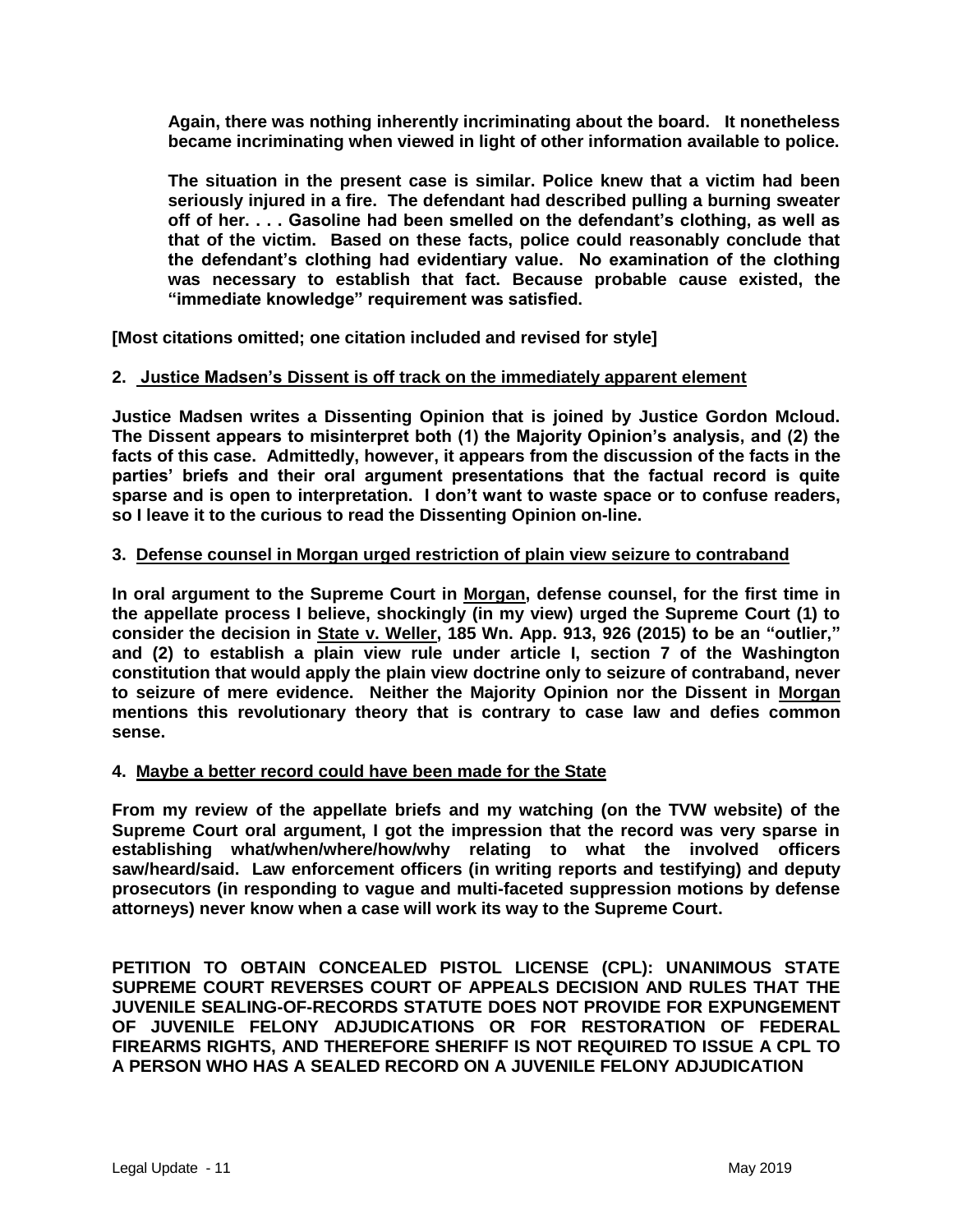In State v. Barr, \_\_\_ Wn.2d \_\_\_, 2019 WL \_\_\_ (May 9, 2019), the Washington Supreme Court is unanimous in ruling that a sheriff has no authority under Washington statutes to issue a concealed pistol license to a man: (1) who was convicted in juvenile court in December 1992 of two class A felonies, and (2) who in 2016 obtained a juvenile court/superior court order sealing his juvenile records for the two adjudications.

Under the sealing statute, RCW 13.50.260, a sealing order requires that the sealed adjudications be "treated as if they never occurred." However, this provision in the Juvenile Code is not an expungement provision, and for purposes of issuance of a concealed pistol license, which looks in part to federal firearms law, a sealed felony adjudication remains a disqualifying conviction. The Supreme Court's Barr Opinion explains as follows:

RCW 9.41.070(l)(a) provides in relevant part that "the sheriff of a county shall within thirty days after the filing of an application of any person, issue a license to such person to carry a pistol concealed on his or her person, "unless the applicant "is prohibited from possessing a firearm under federal law." The issuing authority is required to perform a criminal history background check and "shall deny a permit to anyone who is found to be prohibited from possessing a firearm under federal or state law." RCW9.41.070(2)(b).

Federal law provides that if a person "has been convicted in any court of, a crime punishable by imprisonment for a term exceeding one year," then it is unlawful for that person to "possess in or affecting commerce, any firearm or ammunition."^ 18 U.S.C. §  $922(g)$ . "What constitutes a conviction of such a crime shall be determined in accordance with the law of the jurisdiction in which the proceedings were held." 18 U.S.C. § 921(a)(20). In addition, "[a]ny conviction which has been expunged, or set aside or for which a person has been pardoned or has had civil rights restored shall not be considered a conviction."

Our inquiry is thus straightforward. First, we ask whether Barr has been convicted of a crime punishable by over one year of imprisonment pursuant to Washington law. . . . As detailed subsequent events (expungement, setting aside, pardon, or restoration of civil rights) have occurred. Again as detailed below, we conclude they have not. Therefore, the Sheriff correctly determined that Barr is prohibited from possessing firearms pursuant to federal law. As a result, the Sheriff is not required to issue Barr a CPL.

# 1. *Barr's sealed juvenile adjudications are convictions*

The parties do not dispute that Barr's juvenile adjudications qualified as "convictions" before they were sealed. We agree with the parties on this point. Our state firearms statute provides that "a person has been 'convicted', whether in an adult court or adjudicated in a juvenile court, at such time as a plea of guilty has been accepted, or a verdict of guilty has been filed." RCW 9.41.040(3) (emphasis added). The legislature has thus made it clear that in the context of firearm possession, an unsealed juvenile adjudication carries the same consequences as an adult conviction. . . .

The parties' disagreement focuses on what happens to disqualifying juvenile adjudications after they are statutorily sealed. Barr argues that once the records of his juvenile adjudications were sealed, they were no longer "convictions" because the record-sealing statute provides that once the records are sealed, "the proceedings in the case shall be treated as if they never occurred." RCW 13.50.260(6)(a). Barr reasons that if the proceedings are treated as if they never occurred, the result  $-$  a conviction  $-$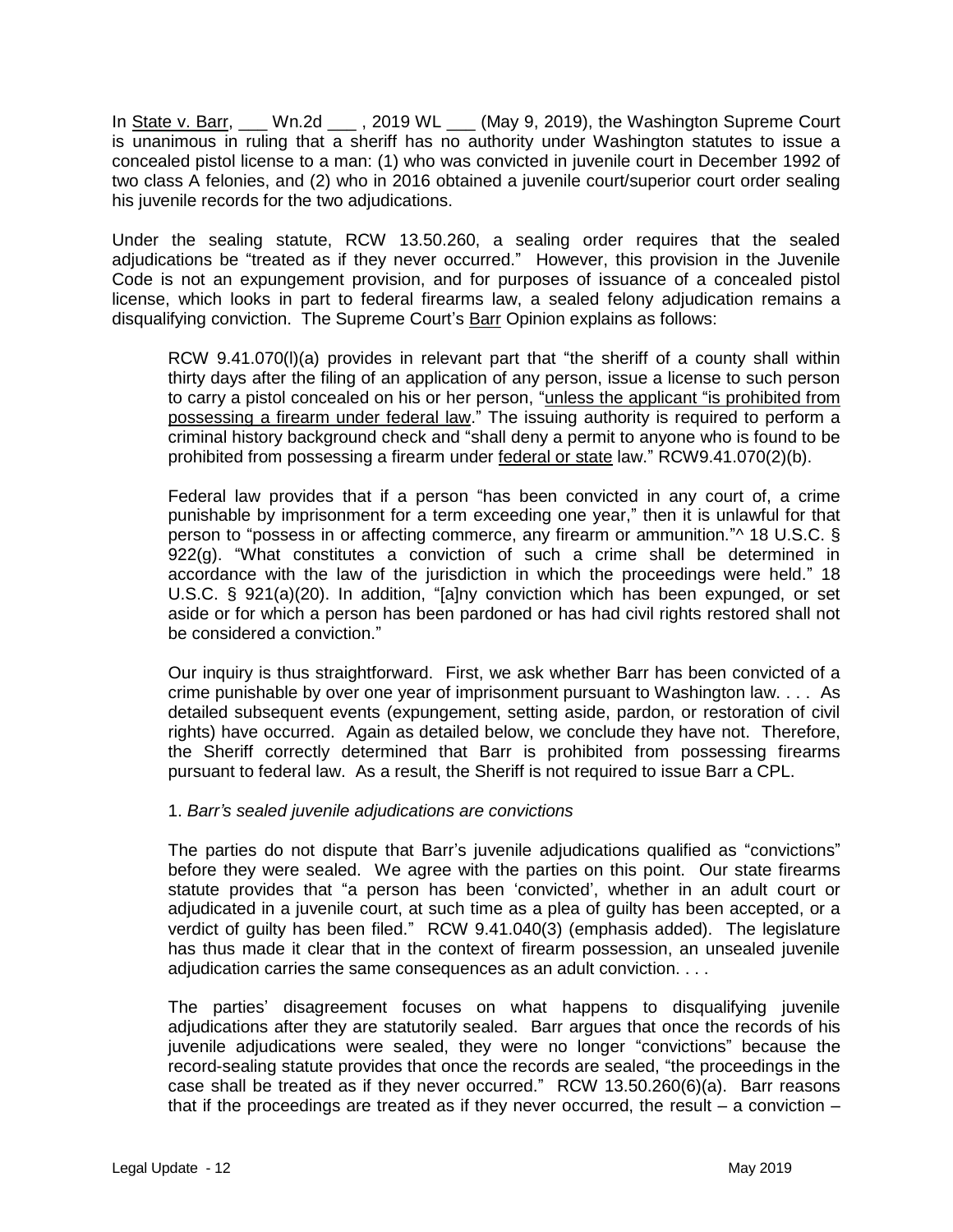must also be treated as if it never occurred. Therefore, a sealed juvenile adjudication is no longer a "conviction."

The problem with this argument is that it sidesteps the required federal statutory analysis. Under that analysis, the question is not how a conviction is currently treated by state law. Instead the question is whether there was a conviction and, if so, whether a subsequent event has occurred such that the conviction is no longer "considered a conviction" that prohibits firearm possession pursuant to the federal statute. 18 U.S.C. § 921(a)(20). Thus, our inquiry at the first step is limited to asking whether there was, in fact, a conviction of a crime punishable by over one year of imprisonment as a matter of state law. Siperek v. United States, 270 F. Supp. 3d 1242, 1248 (W.D. Wash. 2017).

Washington State law clearly provides that Barr's juvenile class A felonies are convictions punishable by over one year imprisonment. While the sealing order makes those convictions invisible to most people, they do still exist. . . . This conclusion is evident from the simple fact that the sealing order will be nullified by "[a]ny charging of an adult felony subsequent to the sealing. RCW 13.50.260(8)(b). If that happens, the convictions do not somehow come back into existence; they merely come back into public view.

Moreover, it is evident that the Sheriff was required to consider Barr's juvenile class A adjudications when deciding whether to issue him a CPL. The Sheriff was required by statute to check "the Washington state patrol electronic database," RCW 9.41.070(2)(a), and the state patrol database must "provide[ ] criminal justice agencies access to sealed juvenile records information," RCW 13.50.260(8)(d). If the legislature requires law enforcement to search a database that must contain information on sealed convictions, then the legislature must have intended that law enforcement use information about the sealed convictions in determining whether to issue a CPL.

Barr's juvenile adjudications are clearly convictions that do still exist as a matter of state law, the sealing order notwithstanding. We must therefore ask whether Barr has obtained expungement, setting aside, pardon, or restoration of civil rights in relation to those convictions.

2. *None of the subsequent events specified by 18 U.S.C. § 921(a)(20) for relief have occurred* 

As a matter of federal law, "[a]ny conviction which has been expunged, or set aside or for which a person has been pardoned or has had civil rights restored shall not be considered a conviction for purposes of this chapter." 18 U.S.C. § 921(a)(20). A sealing order is not equivalent to an expungement, and Barr does not argue that his class A felonies have been set aside or pardoned, or that he has had his civil rights restored in relation to those convictions. Therefore, they remain disqualifying predicate convictions for purposes of  $18$  U.S.C. § 922(g).

[Court's footnote: *As noted above, Barr did obtain an order in relation to his class A felonies declaring that "[s]o long as this case remains sealed, the offenses . . . do not prohibit respondent from possessing firearms under RCW 9.41.040." However, this order does not restore his civil rights for purposes of 18 U.S.C. § 921(a)(20) because "the civil rights relevant under [that] provision are the rights to vote, hold office, and serve on a jury." Logan v. United States, 552*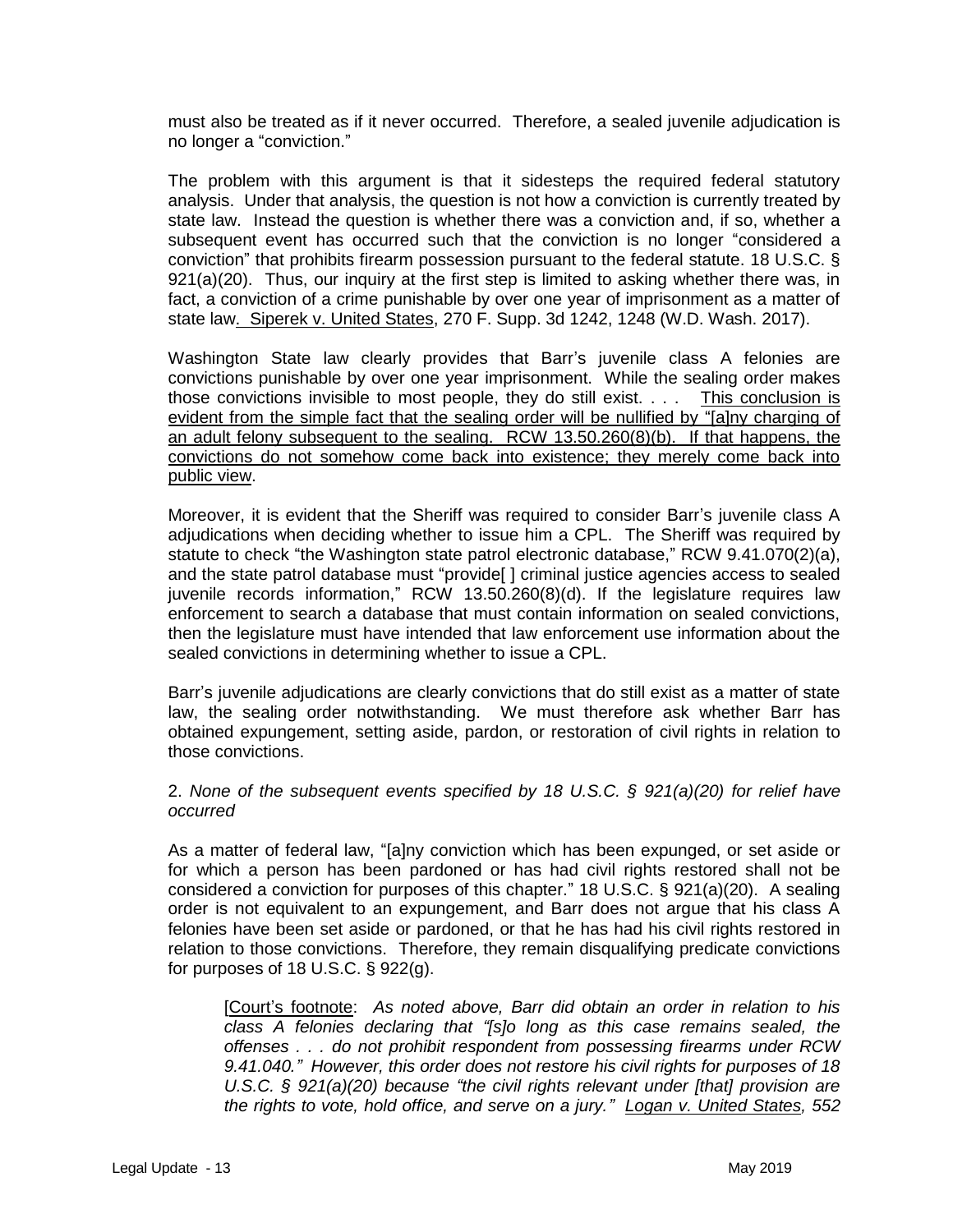### *U.S. 23, 28 (2007). Barr's order purports only to allow him to possess a firearm on a conditional basis as a matter of state law*.]

Barr relies heavily on In re Firearm Rights of Nelson, 120 Wn. App. 470 (2003), and at first glance, the underlying facts of Nelson appear similar to this case. In 1992, Nelson pleaded guilty as a juvenile to unspecified serious offenses that would have prohibited him from possessing a firearm. In 2000, he applied for and received an order "sealing and expunging" his juvenile convictions. Based on this order. Nelson held "that RCW 9.41.040 does not make it unlawful for Nelson to carry a firearm so long as he has no convictions other than those expunged." However, Barr's reliance on Nelson is misplaced for two reasons.

First, the issue in Nelson was whether, as a matter of state law, "carrying a firearm is unlawful for a person who committed serious offenses as a juvenile, but has since obtained a court order expunging the record of those offenses." Here, we do not need to decide whether state law prohibits Barr from possessing or carrying a firearm, and we expressly decline to do so. The only issue in this case is whether the Sheriff is required to issue Barr a CPL. The Sheriff declined to issue Barr a CPL after determining that federal law prohibited Barr from possessing firearms. Therefore we can and do decide this case based solely on the federal firearms statutes.

Second, Nelson explicitly states that the juvenile records at issue there were expunged, while Barr's were merely sealed. Some courts have read Nelson to mean that "the sealing of a juvenile case constitutes expungement of the juvenile offense," but that is not the case. Siperek, 270 F. Supp. 3d at 1249. As detailed above, sealing merely hides a record from the view of the general public. Nelson, meanwhile, "had a full expungement, and the records have been destroyed." Nelson, 120 Wn. App. at 474. Therefore, "there [were] no longer official records of any such [disqualifying] offense." That is clearly not the case here, so Nelson does not apply.

[Court's footnote: *The parties disagree on whether Nelson was qualified to have his records expunged pursuant to the sealing and expungement statutes in place at the time. We need not decide that question. It is clear from the opinion that properly or not, Nelson's records were in fact expunged and destroyed.*]

For purposes of the federal firearms statutes, Barr's juvenile class A felonies are convictions punishable by over one year of imprisonment as a matter of state law. They remain convictions even though they have been sealed because they unquestionably still exist and the Sheriff was required to access them through the Washington State Patrol electronic database to determine whether to issue Barr a CPL. Barr's convictions have not been expunged or set aside, and Barr has not received a pardon or restoration of civil rights for these convictions. The Sheriff therefore correctly determined that it was not required to issue Barr a CPL and Barr is not entitled to a writ of mandamus.

[Some footnotes omitted; some case citations omitted, other case citations revised for style; emphasis added; citations to the record omitted]

Result: Reversal of decision of Court of Appeals, thus reinstating the order of the Thurston County Superior Court declining to order the Snohomish County Sherriff to grant the CPL to Jerry L. Barr III.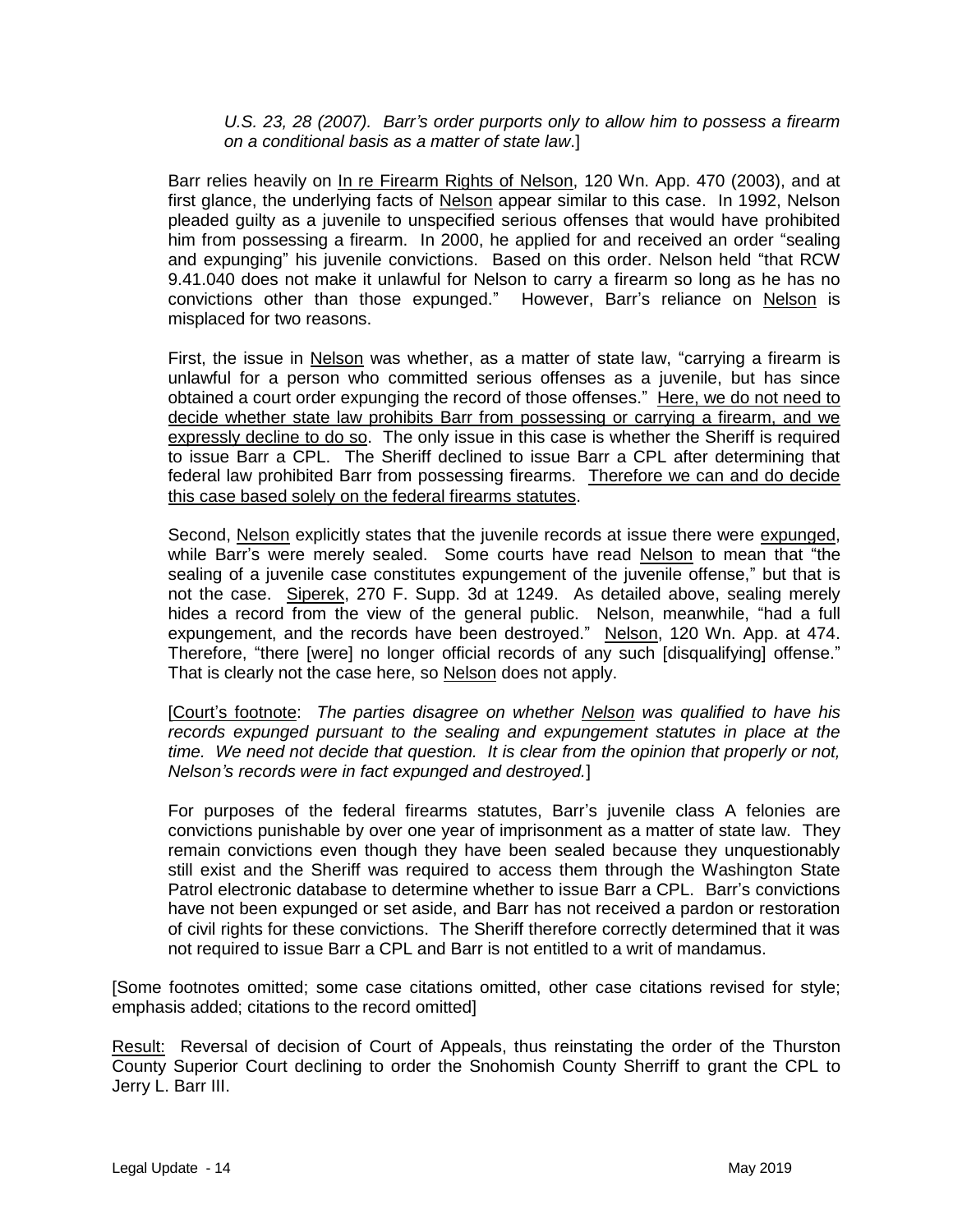**LEGAL UPDATE EDITORIAL COMMENT: The Supreme Court in Barr expressly declines to opine on whether a person in Barr's situation is committing the crime of unlawful possession of a firearm under RCW 9.41.040. It is conceivable that a federal prosecution would be pursued in this situation. Law enforcement agencies in Washington should consult their local prosecutors.** 

#### **\*\*\*\*\*\*\*\*\*\*\*\*\*\*\*\*\*\*\*\*\*\*\*\*\*\*\*\*\*\*\*\*\***

## **WASHINGTON STATE COURT OF APPEALS**

**TERRY SEIZURE: TOTALITY OF CIRCUMSTANCES IN 2 A.M. CONTACT OF TWO PERSONS IN PARKED CAR BY TWO OFFICERS, INCLUDING ONE OFFICER'S RUSE QUESTIONS ASKING THE PERSON BEHIND THE STEERING WHEEL IF THE VEHICLE BELONGED TO SOMEONE ELSE, CONSTITUTED A SEIZURE OF THE MAN THAT WAS NOT SUPPORTED BY REASONABLE SUSPICION**

State v. Johnson, \_\_\_ Wn. App. 2d \_\_\_ , 2019 WL \_\_\_ (Div. I, May 6, 2019)

### Introduction by Court of Appeals to its Opinion:

Our society and the law that reflects its organizing principles assume that citizens will trust law enforcement and believe the things that police officers tell them. For instance, when a police officer enters a schoolhouse and announces that an active shooter is nearby, society desires that those so informed believe the officer and act accordingly. Similarly, when a homeowner is awakened in the night by a police officer at the front door who announces that a wildfire is fast approaching, society desires that the officer be believed and that the homeowner acts accordingly. Indeed, examples of this societal desire seem endless.

Nevertheless, case law makes clear that a police officer, in the course of investigating criminality, does not violate either the federal or state constitution by lying to a potential suspect or witness. The need to sometimes do so has been repeatedly accommodated by the courts. But when police officers do choose to lie, they must recognize and accept the logical consequences of that decision.

One such consequence arises in the context of constitutional seizure analysis. This jurisprudence provides that, in a police-citizen encounter, no seizure of the person occurs unless – objectively viewed and under the totality of the circumstances – a reasonable person would not believe that he or she was free to terminate the encounter or decline the officer's requests. In analyzing the circumstances of such an encounter, a reasonable person is an innocent person. And reasonable innocent persons may be assumed to believe the truth of that which the police tell them.

In this case, Louis Johnson Jr. was found to be in unlawful possession of a firearm. Prior to that discovery, however, the police encounter with him had reached the point where – under the totality of the circumstances and objectively viewed – he had been seized. And, at the time of his seizure, the police lacked a lawful basis to seize him. Thus, the trial court properly granted his motion to suppress evidence of the gun found in his possession. We affirm.

Facts: (Excerpted from Court of Appeals opinion)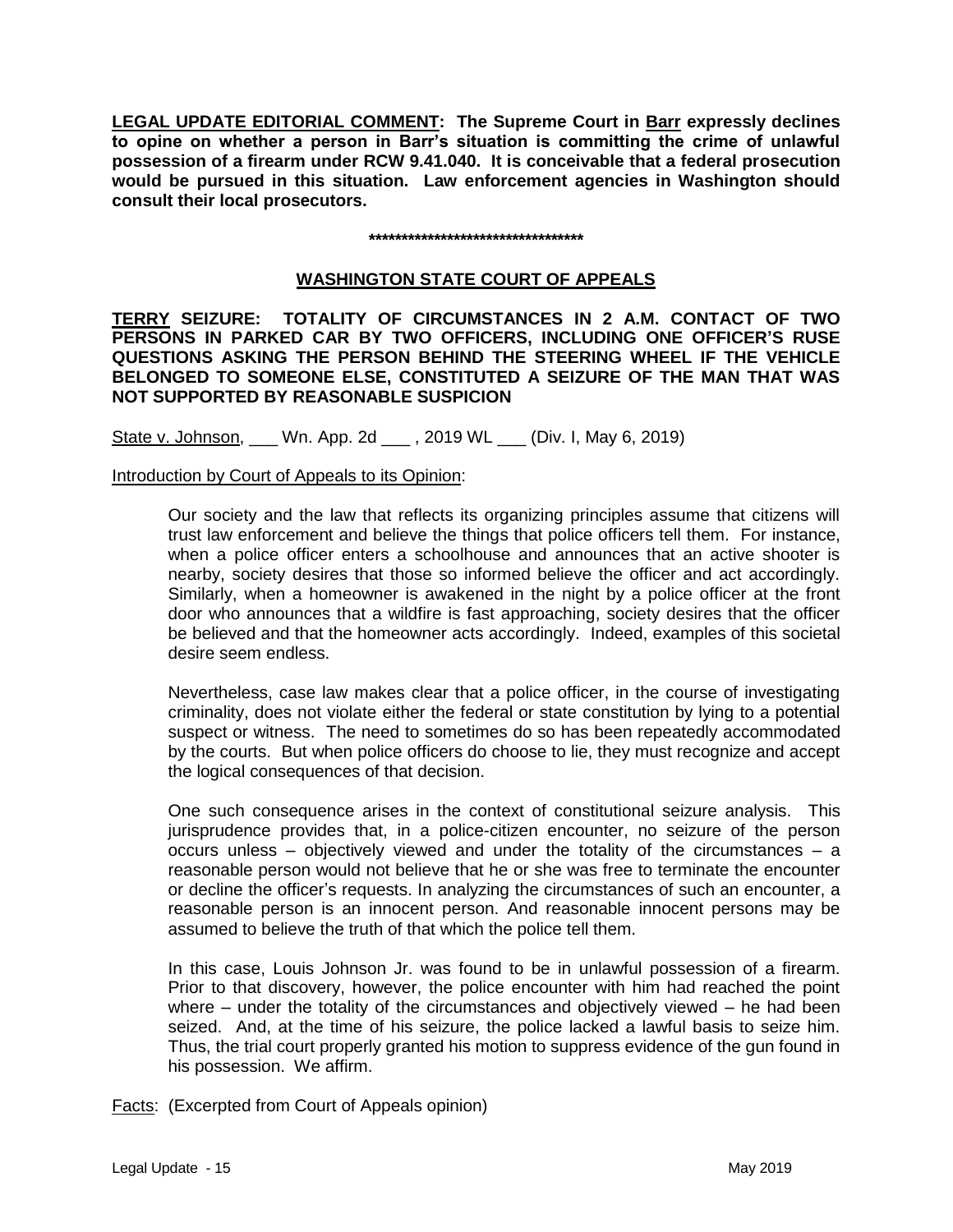Two Lynnwood police officers, [A and B] were engaged in a proactive patrol late at night in an area known to have a high rate of criminal activity. The officers observed a silver vehicle enter a motel parking lot and park in a stall. After the vehicle came to rest, about a minute and a half passed without any person entering or leaving the vehicle. The officers became suspicious that its occupants were using drugs.

The officers, both of whom were armed and in uniform, approached the vehicle on foot and stood on opposite sides adjacent to the driver's and passenger's doors. They shined flashlights into the vehicle's interior to enable them to see the vehicle's occupants and ensure that neither was holding anything that could put the officers in danger. Because the vehicle was also flanked on both sides by cars parked in adjoining stalls, the officers had minimal space to move. [Officer A] did not see any drugs or drug paraphernalia when he shined his flashlight inside the passenger compartment. Inside were Johnson and a female passenger.

[Officer A] stood on the passenger side while [Officer B] stood adjacent to the driver's door. [Officer A] sought to start a conversation with Johnson, who was in the driver's seat, and did so by asking, "Hey, is this Taylor's vehicle?" In fact, there was no "Taylor;" the ruse was intended to make Johnson feel more comfortable, in the hope that he would talk with the officer. Johnson appeared confused by the question, and [Officer A] asked, again, whether the vehicle was "Taylor Smith's vehicle." In response, Johnson stated that the vehicle was his own and that he had recently purchased it.

[Officer A] then asked for Johnson's name, whether Johnson had a driver's license, and if he would mind whether the officer looked at it. When Johnson stated that he had an identification card, both officers became suspicious that his license might be suspended. [Officer A] received the identification card from Johnson and used information from it to request a check of Johnson's warrant history and license status from police dispatch. Meanwhile, [Officer B], who was leaning over the driver's side door, noticed a handgun placed between the driver's seat and the door.

[Officer B] alerted [Officer A] to the presence of the firearm, drew his own handgun, opened the driver's door and removed the weapon from Johnson's vehicle. Subsequently, Johnson was removed from the vehicle. Meanwhile, police dispatch informed the officers that Johnson's driver's license was suspended in the third degree, and that he had an outstanding arrest warrant and a felony conviction. The officers then informed Johnson that he was being detained but not placed under arrest and advised him of his Miranda rights.

### Procedures below: (Excerpted from Court of Appeals opinion)

Eventually, Johnson was charged with unlawful possession of a firearm in the first degree. Before trial, Johnson moved to suppress the evidence of the gun found in his possession, contending that it was found attendant to his unlawful seizure. After an evidentiary hearing, the trial court granted Johnson's motion. However, the judge did not make a determination as to whether Johnson was seized prior to the discovery and removal of the firearm, instead ruling that the encounter was a "social contact" and that "law enforcement had an insufficient basis to initiate a social contact." The trial court further acknowledged that granting the motion to suppress essentially terminated the State's case. The State appeals from the order granting Johnson's motion. **[LEGAL**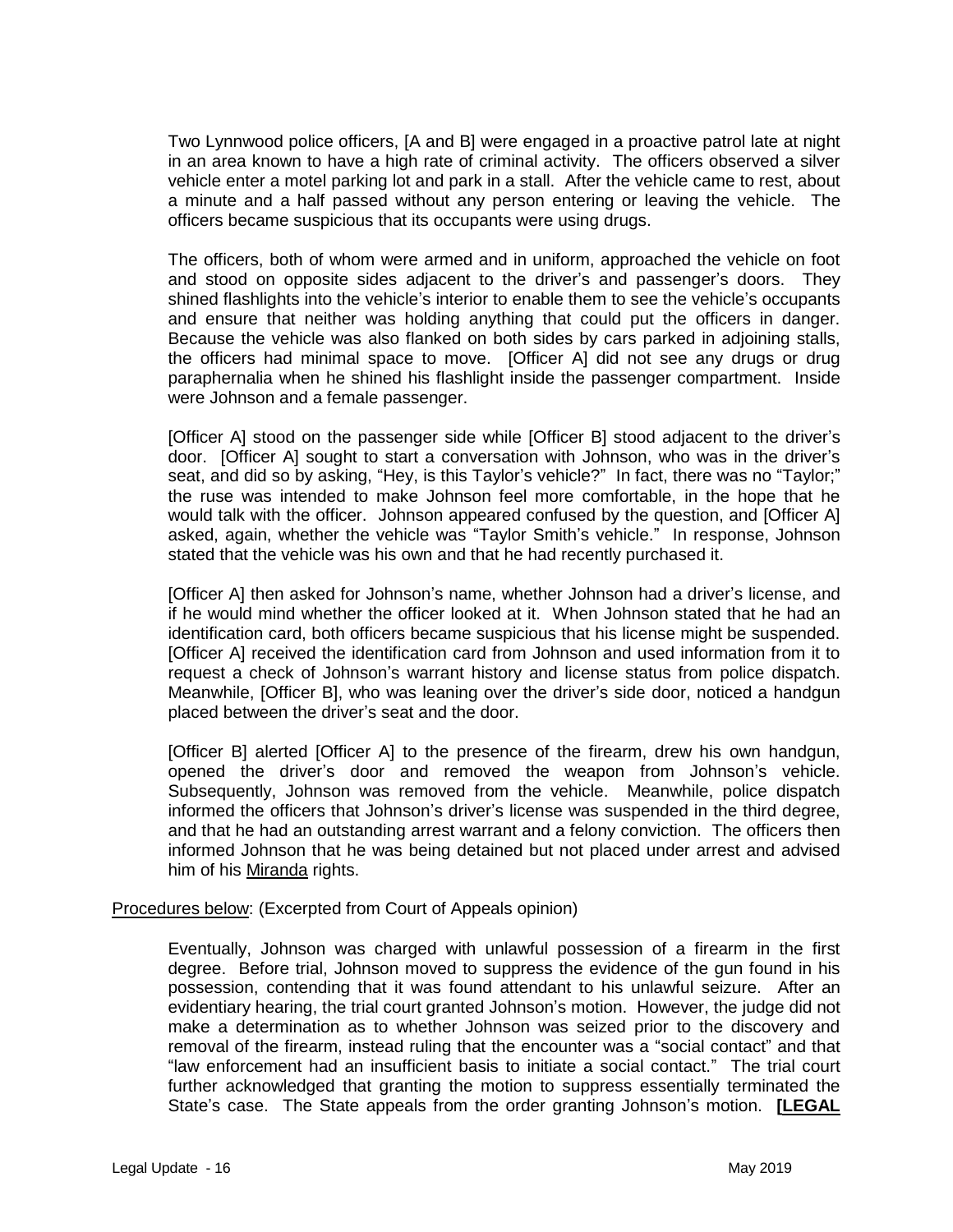**UPDATE EDITORIAL NOTE: The Johnson opinion of the Court of Appeals notes, in discussion that is not excerpted or otherwise summarized in this Legal Update entry, the recognizes that the trial court erred in its approach to social contacts by officers. No factual basis is required to justify a law enforcement social contact. The correct legal inquiry in this case is whether the officers elevated the extent of intrusion from a mere social contact into a seizure of Johnson.]** 

ISSUES AND RULINGS: 1. At 2 a.m., two officers contacted a man and a woman who had been sitting in the front seat of a vehicle that had pulled in and parked in a motel parking lot about 90 seconds earlier. The man was defendant Johnson, who was sitting in the driver's seat. One officer asked defendant Johnson if the vehicle belonged to "Taylor Smith," even though this was a ruse question (allegedly asked merely to get a conversation started), and the officer had no information about who was the owner of the vehicle. Johnson seemed initially confused by the question but when asked a second time answered that he, Johnson, had recently purchased the vehicle. The officer then asked for Johnson's name, whether Johnson had a driver's license, and if Johnson would mind whether the officer looked at it. When Johnson stated that he had an identification card, both officers became suspicious that his license might be suspended. The officer received the identification card from Johnson and used information from it to request a check of Johnson's warrant history and license status from police dispatch. During this activity, the other officer noticed a handgun placed between the driver's seat and the door.

Considering the totality of the circumstances, including the officer's ruse questions indicating a belief that the vehicle was owned by someone other than Johnson, was Johnson seized at a point in time just prior to the discovery in open view of the handgun located between the driver's seat and the door? (ANSWER BY COURT OF APPEALS: Yes)

2. At 2 a.m., the officers observed a silver vehicle enter a motel parking lot and park in a stall. After the vehicle came to rest, about a minute and a half passed without any person entering or leaving the vehicle. The officers became suspicious, based solely on the passage of 90 seconds at that time of night, that its occupants were using drugs. During a contemporaneous subsequent contact with the vehicle's occupants, the officers did not observe or learn anything reasonably suspicious, other than the fact that, when asked if he had a driver's license, the man behind the wheel stated that he had an "identification card."

Did the totality of the circumstances at this point in time (immediately prior to one of the officers seeing a handgun in open view inside) add up to reasonable suspicion supporting the seizure of Johnson? (ANSWER BY COURT OF APPEALS: No)

Result: Affirmance of suppression ruling by Snohomish County Superior Court.

# ANALYSIS:

# 1. Johnson had been "seized" at the point when one of the officers observed the handgun in open view inside the vehicle

The Court of Appeals begins its analysis of the "seizure" question by explaining that the Washington constitution and federal constitution have been interpreted similarly on the "seizure" issue, except that under the Washington constitution, if a person does not yield to the seizurelevel assertion of authority by an officer (note that on-cooperation was not involved in this case), the person is nonetheless deemed to have been "seized."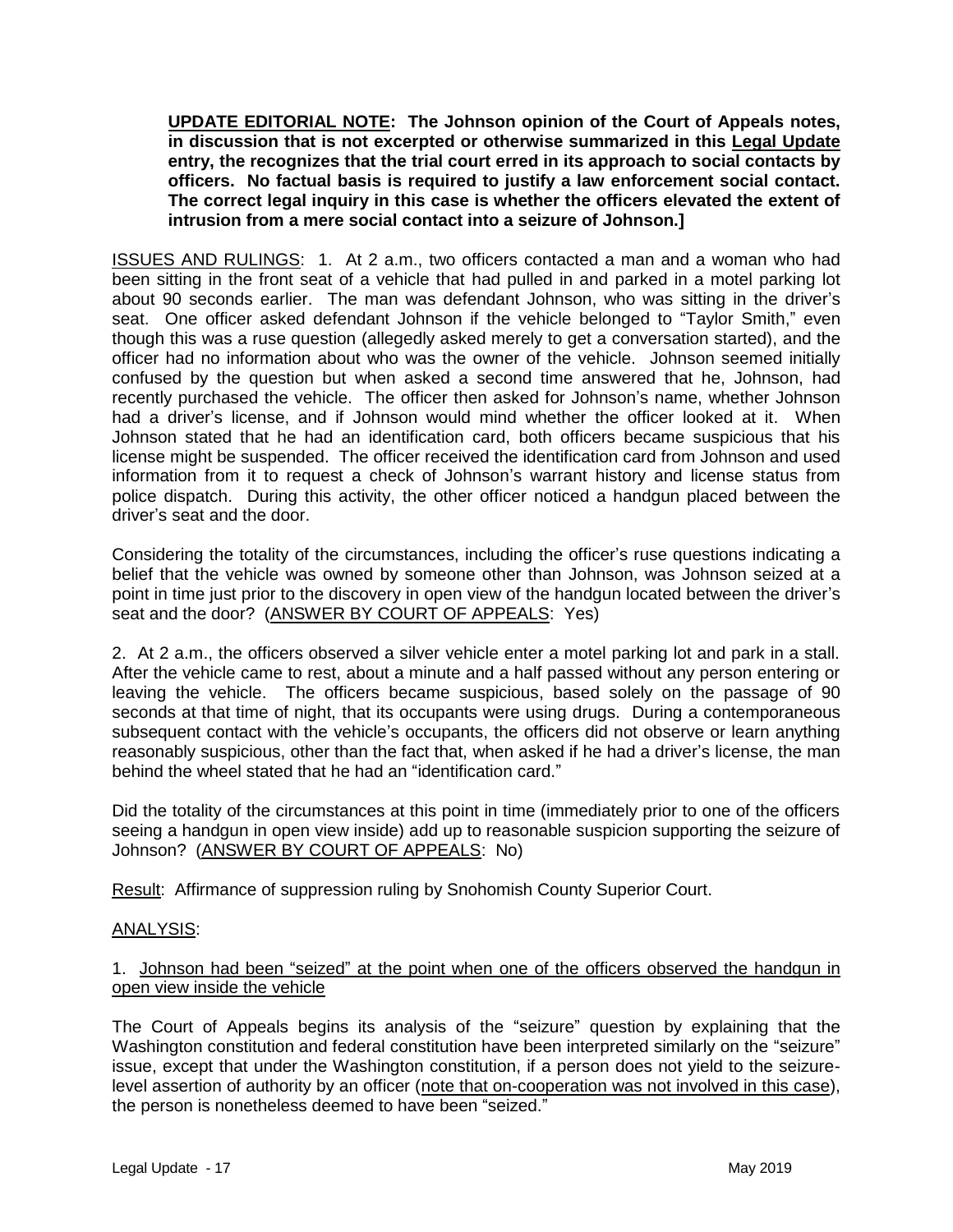The Johnson Court notes that the question of "seizure" in this case does not look at the subjective intent of the officer or at the subjective thinking of the object of police attention. Instead, the test is an objective one that looks the perception of a hypothetical "reasonable innocent person." Case law has established that police contact with members of the public constitutes a seizure only if, due to an officer's use of physical force or display of authority, a reasonable person would not feel free to leave, terminate the encounter, refuse to answer the officer's question, decline a request, or otherwise freely go about his business.

The Johnson Court discusses several previous Washington appellate court decisions that have addressed the issue of whether a person was seized by law enforcement for constitutional analysis purposes. The Court then turns to analysis of the facts of this case:

Johnson was seated in a parked vehicle with a passenger at 2:00 in the morning. Because a grass median was in front of the vehicle, the vehicle could only have exited the stall by backing out. Two police officers approached Johnson's vehicle, with one standing on each side of the vehicle adjacent to the vehicle doors. Cars were parked in each of the adjoining spaces, limiting the space available for movement. The two uniformed officers approached the vehicle less than two minutes after it had been parked. The officers shined flashlights inside the passenger compartment. In the substantially full parking lot, with vehicles parked on either side of Johnson's vehicle, there was minimal space for either officer to move. Because the officers were standing adjacent to the vehicle's doors, neither Johnson nor his passenger would have been able to open the doors and walk from the vehicle without the officers moving or giving way. The testimony did not indicate whether any other people were present in the lot.

[Officer A] asked Johnson whether the vehicle belonged to 'Taylor." When Johnson appeared confused by this question, the officer repeated the question, inquiring whether the vehicle belonged to "Taylor Smith." Johnson then stated that the vehicle was his and that he had recently purchased it. In response [Officer A] asked Johnson for his name. He then asked Johnson to prove his identity, by requesting his driver's license.

Although asking the question, "Is this Taylor's car?" was a ruse made for the sake of initiating a conversation, its effect on a reasonable person in these circumstances would be to create the impression that the police were conducting an ongoing investigation concerning the vehicle. Indeed, Johnson manifested confusion as a result of the question, likely because he had no reason to believe that the question was not sincere. The repetition of the question underscored its apparent sincerity. The further inquiries into Johnson's name, whether Johnson had a driver's license, and whether Johnson would prove his identity by presenting his identification document to [Officer A] further advanced the impression that a police investigation was ongoing and that Johnson was a suspect.

It is so that the police do not violate either the state or federal constitutions simply by lying to potential suspects or witnesses. . . . [Citing decisions] Indeed, courts have repeatedly accommodated the legitimate law enforcement interest in employing subterfuge or untruths. . . .[Citing decisions] However, when the police do choose to lie, they must accept both the benefits and the detriments of that choice.

We have previously noted that the police are not required to distrust ordinary citizens, and "[c]ourts are not required to sever the relationships that citizens and local police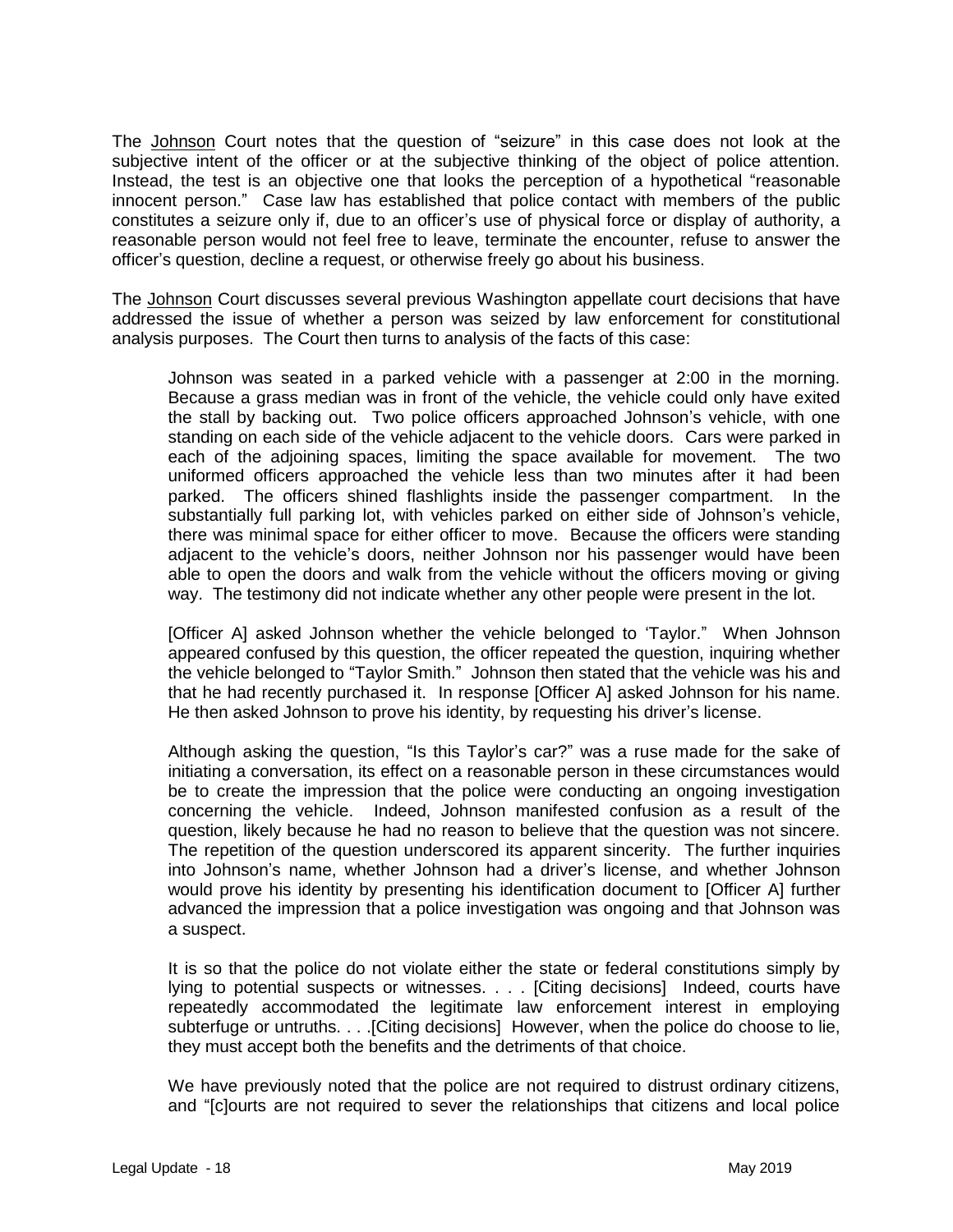forces have forged to protect their communities from crime." [Citing decisions]. A corollary to this principle is that ordinary citizens are not required to distrust the police, and a reasonable innocent person is entitled to believe that he or she is being dealt with honestly by law enforcement. In the context of constitutional seizure jurisprudence, one consequence of a police lie is plain: whether a person has been seized is a purely objective inquiry; an objective inquiry focuses on the perceptions of a reasonable person; a reasonable person is an innocent person; and reasonable innocent people can be assumed to believe that which the police tell them.

Taken in their totality, the circumstances existing at the moment [Officer A] requested possession of Johnson's identification document would have caused a reasonable innocent person to believe that ignoring the officer's requests, terminating the encounter, or leaving the scene were not viable options. The sudden presence of two uniformed officers so soon after the vehicle had parked, the shining of flashlights into the vehicle, the question, repeated, as to whether the vehicle belonged to Taylor Smith, and the request for the driver's name and proof of his identity would lead a reasonable innocent person to believe that the vehicle, and by extension its driver, was the subject of an ongoing criminal investigation.

Johnson was not at that time in the presence of other members of the public – the parking lot, although filled with vehicles, was not a scene of activity at 2:00 in the morning. The presence of two officers flanking the vehicle in a tight spot affording limited movement meant that neither Johnson nor his passenger would have been able to open a vehicle door and walk away from the vehicle without either making physical contact with an officer or requiring the officer to give way. Johnson also could not drive forward due to the berm. Neither could he move his vehicle in reverse without risking his car making contact with one or both of the officers. Indeed, such vehicle movement would likely seem – to a reasonable innocent person under the circumstances – to constitute an aggressive move of a type that would promote an aggressive response from the officers. The shining of flashlights by both officers, while possibly a benign practice by itself, would further a reasonable innocent person's impression that the police were conducting an active investigation centering on the vehicle. Finally, in addition to the ruse, the request for Johnson's name and for proof of his identity would indicate to a reasonable innocent person that the officers were unwilling to take that person at his word – ether as to his statement concerning the vehicle's ownership or as to his identity.

A totality of the circumstances analysis is a cumulative analysis, not a "divide-andconquer" analysis. . . . Thus, the State's reliance on cases in which a single circumstance was deemed insufficient to constitute a seizure – be it the use of a flashlight . . . the questioning of a suspect in a parked car . . . or the request for a suspect's identification  $\ldots$  – is uncompelling.

Under the totality of the circumstances then existing, the request for proof of Johnson's identity became the tipping point at which the weight of the circumstances transformed a simple encounter into a seizure. At that stage of the encounter, a reasonable innocent person in Johnson's position would not have felt free to leave the scene, to disregard the officer's requests, to ignore the officers, or to otherwise terminate the encounter. . . . Johnson was seized at that time.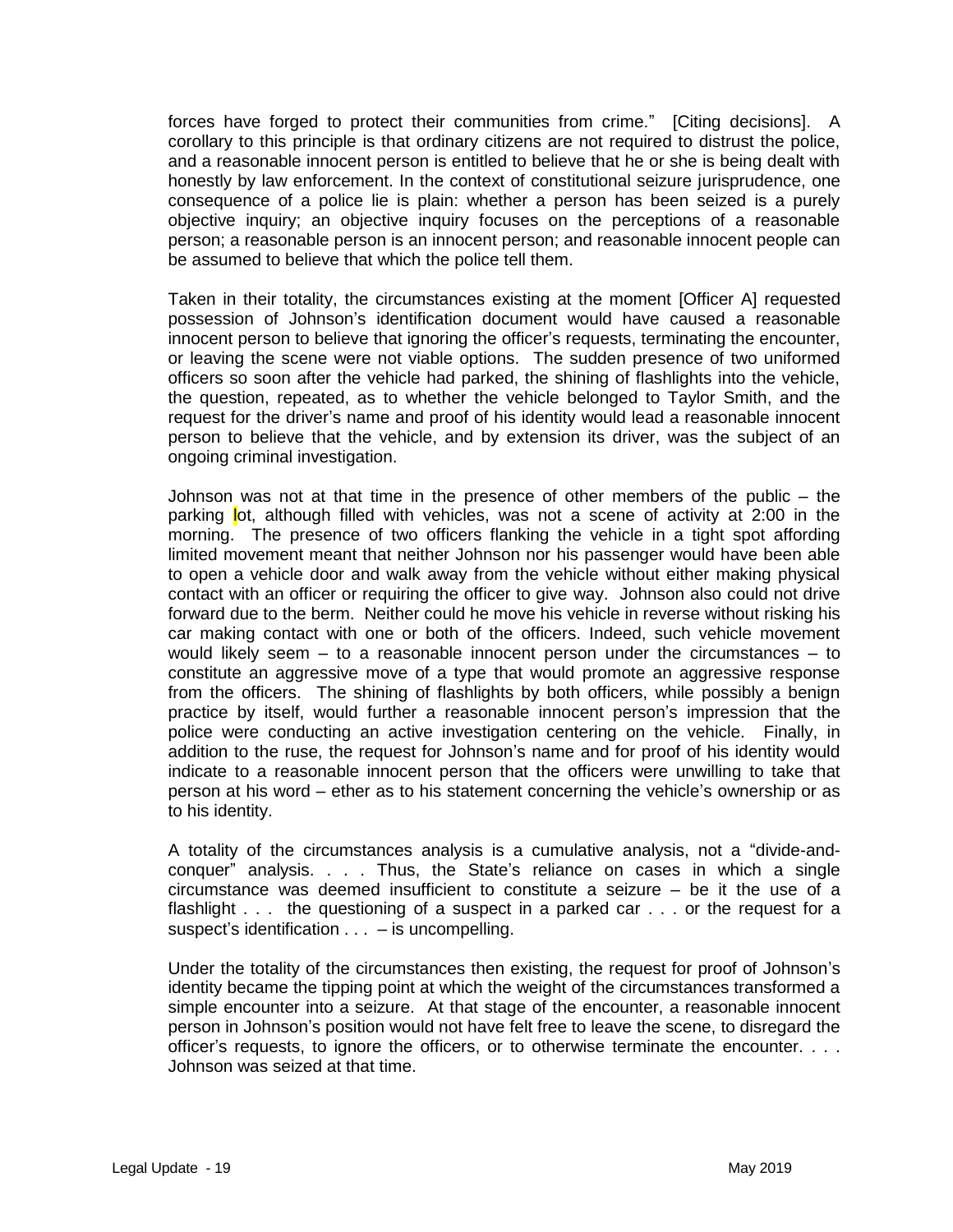[Footnote by Court of Appeals: *Johnson, citing United States v. Smith,794 F.3d 681 (7th Cir. 2015), also argues that we should consider racial dynamics as part of the totality of the circumstances, because Johnson, as a black man in a highcrime area, would not feel free to ignore the two white officers standing next to his vehicle. The court in Smith ultimately found that a seizure existed based on an objective reasonable person analysis without accounting for the defendant's race. The standard utilized to determine whether a seizure took place is an objective one, based on a reasonable innocent person's perceptions* – *not the subjective impressions of the defendant. While we would not assert that race could never be a factor, here it is clear that the officers had no idea as to Johnson's race when they made the decision to initiate the encounter.*

# [Citations omitted]

### 2. The officers did not have reasonable suspicion to seize Johnson at the point when one of the officer observed the handgun in open view inside the vehicle

The Johnson Opinion points out that under Terry v. Ohio, 392 U.S. 1 (1968), an officer, without a warrant may briefly detain an individual for questioning if the officer has a reasonable and articulable suspicion that the person is or is about to be engaged in criminal activity. A valid Terry stop requires that, on the totality of the circumstances, the officer have a well-founded, reasonable suspicion that criminal activity is afoot. The suspicion must be based on specific and articulable facts. The courts look at the totality of the circumstances known to the officer at the time of the stop when evaluating the reasonableness of the officer's suspicion. A person's mere presence in a high-crime area late at night does not, by itself, give rise to a reasonable suspicion to detain that person.

After discussing a number of decisions on the question of "reasonable suspicion," the Johnson Opinion concludes in the following discussion that the reasonable suspicion standard is not met under the totality of the circumstances of the case:

The period of observation before [Officers A and B] chose to approach Johnson was less than two minutes. In those two minutes, the following was known to the officers: the immediate area – the Rodeo Inn parking lot – was in a high crime area and Johnson parked and remained in his vehicle for over one minute. In the officers' experience, they testified, people who remained in parked vehicles could be using illegal drugs. This is a generalization that amounts to nothing more than a hunch. When the officers approached the vehicle and initiated a conversation with Johnson, they saw him seated with a female passenger. Neither officer observed any signs of drug use. Johnson was cooperative with [Officer A] and answered his questions. Beyond the aforementioned hunch, the officers were aware of nothing that constituted a reasonable, articulable suspicion of potential criminal activity.

**LEGAL UPDATE EDITORIAL COMMENT: The factual circumstances in Carriero (in which the Court of Appeals decision is final) and in Johnson presented close questions on whether the contacted person was seized for purposes of constitutional analysis. Maybe the results in those cases would have been different if the officers had explained to the persons in the vehicles that the persons were not required to talk to the officers.**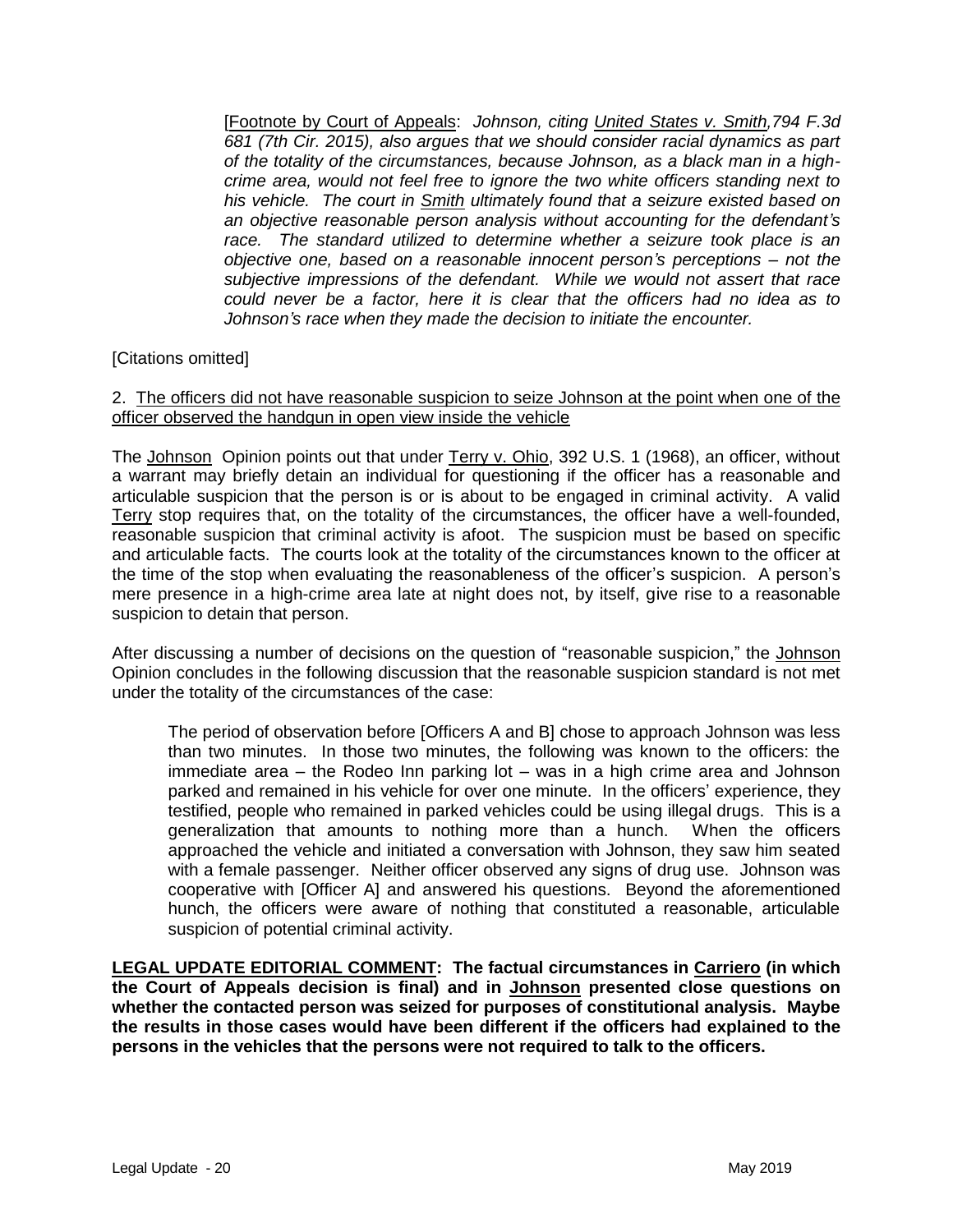## **SUBSTANTIAL EVIDENCE STANDARD FOR ASSAULT SECOND DEGREE: EVIDENCE THAT DEFENDANT FRACTURED VICTIM'S FINGER WHEN HE GRABBED PHONE FROM HER HAND HELD INSUFFICIENT BY ITSELF TO PROVE THAT HE RECKLESSLY INFLICTED SUBSTANTIAL BODILY HARM DURING AN INTENTIONAL ASSAULT**

In State v. Melland, \_\_\_ Wn. App. 2d \_\_\_ , 2019 WL \_\_\_ (Div. I, May 6, 2019), Division One of the Court of Appeals rules that the trial record does not contain sufficient evidence to support defendant's conviction for second degree assault.

The only evidence on the issue was that Melland grabbed a phone from his girlfriend during an argument and in doing so broke her finger. The Court of Appeals explains as follows why the evidence does not support his conviction for second degree assault:

A person is guilty of assault in the second degree if he "intentionally assaults another and thereby recklessly inflicts substantial bodily harm." RCW 9A.36.021(1)(a). To convict Melland of assault in the second degree, the State has the burden of proving beyond a reasonable doubt that Melland "recklessly inflicted substantial bodily harm on [DJ]." The State must prove "an intentional assault, which thereby recklessly inflicts substantial bodily harm." State v. R.H.S.,94 Wn. App. 844, 846 (1999) (citing RCW 9A.36.021(1)(a)).

RCW 9A.08.010(1)(c) defines "recklessness" as follows:

A person is reckless or acts recklessly when he or she knows of and disregards a substantial risk that a wrongful act may occur and his or her disregard of such substantial risk is a gross deviation from conduct that a reasonable person would exercise in the same situation.

There is both a subjective and an objective component to the mens rea of "recklessness." . . . . Whether sufficient evidence supports finding a defendant acted recklessly "depends on both what the defendant knew and how a reasonable person would have acted knowing these facts." State v. Graham,153 Wn.2d 400, 408 (2005) (quoting [other decisions]). "The trier of fact is permitted to find actual subjective knowledge if there is sufficient information that would lead a reasonable person to believe that a fact exists." . . . .

Viewing the evidence and all reasonable inferences in the light most favorable to the State, the evidence showed Melland fractured D.J.'s finger. But nothing in the record shows what Melland knew or that he disregarded a substantial risk that a wrongful act may occur. The only evidence that describes the assault is from the Virginia Mason medical record that states, "During domestic dispute with boyfriend, he grabbed the phone from patient's hand which hurt her finger. Found in . . . to be nondisplaced fracture." The evidence does not support finding that Melland knew of and disregarded a substantial risk that he would fracture D.J.'s finger when he grabbed the phone from her hand.

Contrary to the repeated assertions of the prosecutor in opening and closing argument, there was no evidence that Melland "grabbed her right hand so hard, squeezed, and twisted it that the bone broke" or that Melland grabbed D.J.'s hand "really hard and twist[ed] it and turned it so hard that it breaks."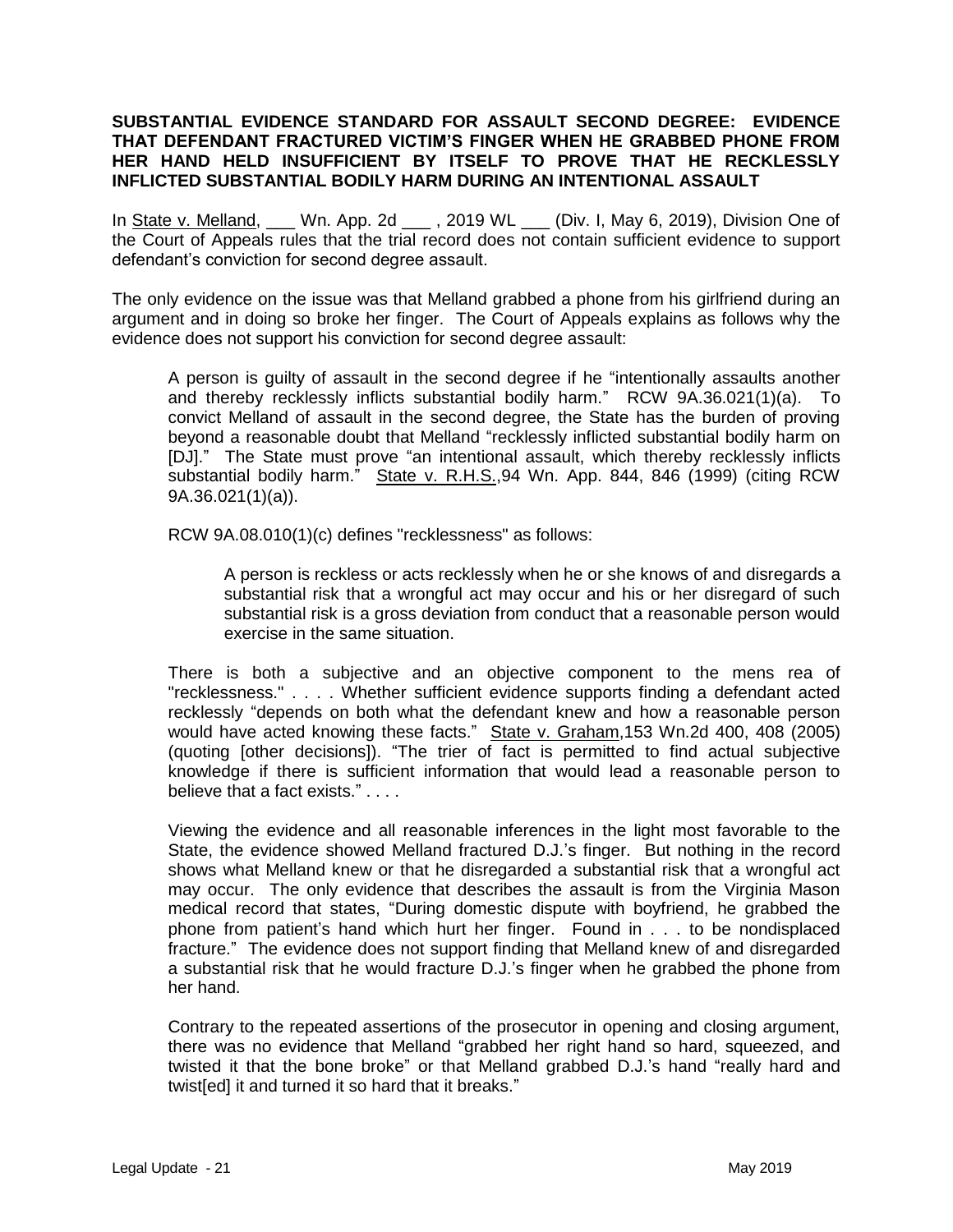The State argues the severity of the injury to D.J.'s finger shows Melland acted recklessly. The State's argument ignores the mens rea of recklessness. Evidence of the seriousness of the injury supports finding the infliction of substantial harm on D.J. but does not support finding that Melland "acted recklessly in inflicting those injuries." State v. Hayward, 152 Wn. App. 632, 648 (2009).

We conclude no reasonable trier of fact could find beyond a reasonable doubt that Melland disregarded a substantial risk that a wrongful act may occur and recklessly inflicted substantial bodily harm. . . .

[Some citations omitted, others revised for style and brevity]

Result: Reversal of King County Superior Court conviction of Tristan James Melland for second degree assault. The Court of Appeals leaves in place Melland's conviction of misdemeanor violation of a no-contact order.

# **FELONY ELUDING UNDER RCW 46.61.024(1): WEARING OF OFFICIAL SPOKANE PD VEST CONSTITUTES BEING "IN UNIFORM"**

State v. Michael E. Connors, Jr., Wn. App. 2d , 2019 WL (Div. III, May 30, 2019)

Facts and Proceedings below: (Excerpted from Court of Appeals opinion)

Mr. Connors was driving a stolen car when he failed to respond to a signal to stop issued from a police vehicle. Instead of stopping, Mr. Connors sped away to an apartment complex. He then abandoned the stolen car and fled on foot until he was apprehended by the pursuing officer. The officer described his own attire at the time of the incident as including

a black external vest carrier, so it actually goes over normal clothes, has all my normal duty gear, I just carry it on a vest in front of me instead of on a belt. It has a Spokane Police badge on the front; it's a patch. And then it has clear block reflective letters across the back that say police. Then I wear a drop-down style holster and it has a shiny silver Spokane Police badge on the front of my leg.

Mr. Connors was charged with, and convicted of, attempting to elude a police vehicle and possession of a stolen motor vehicle.

ISSUE AND RULING: RCW 46.61.024(1) prohibits driving recklessly while attempting to elude a pursuing police vehicle that is equipped with lights and sirens where an officer has signaled the person to stop, but only if the officer giving the signal is "in uniform"? In this case, the defendant argues that the officer was not "in uniform," because the officer was wearing what the defendant characterizes as mostly "normal clothes," though the officer was wearing a Spokane PD "police vest."

Was the officer "in uniform" for purposes of RCW 46.61.024(1)? (ANSWER BY COURT OF APPEALS: Yes)

Result: Spokane County Superior Court conviction of Michael E. Connors, Jr. for felony eluding is affirmed (defendant did not appeal from his conviction for possession of a stolen vehicle).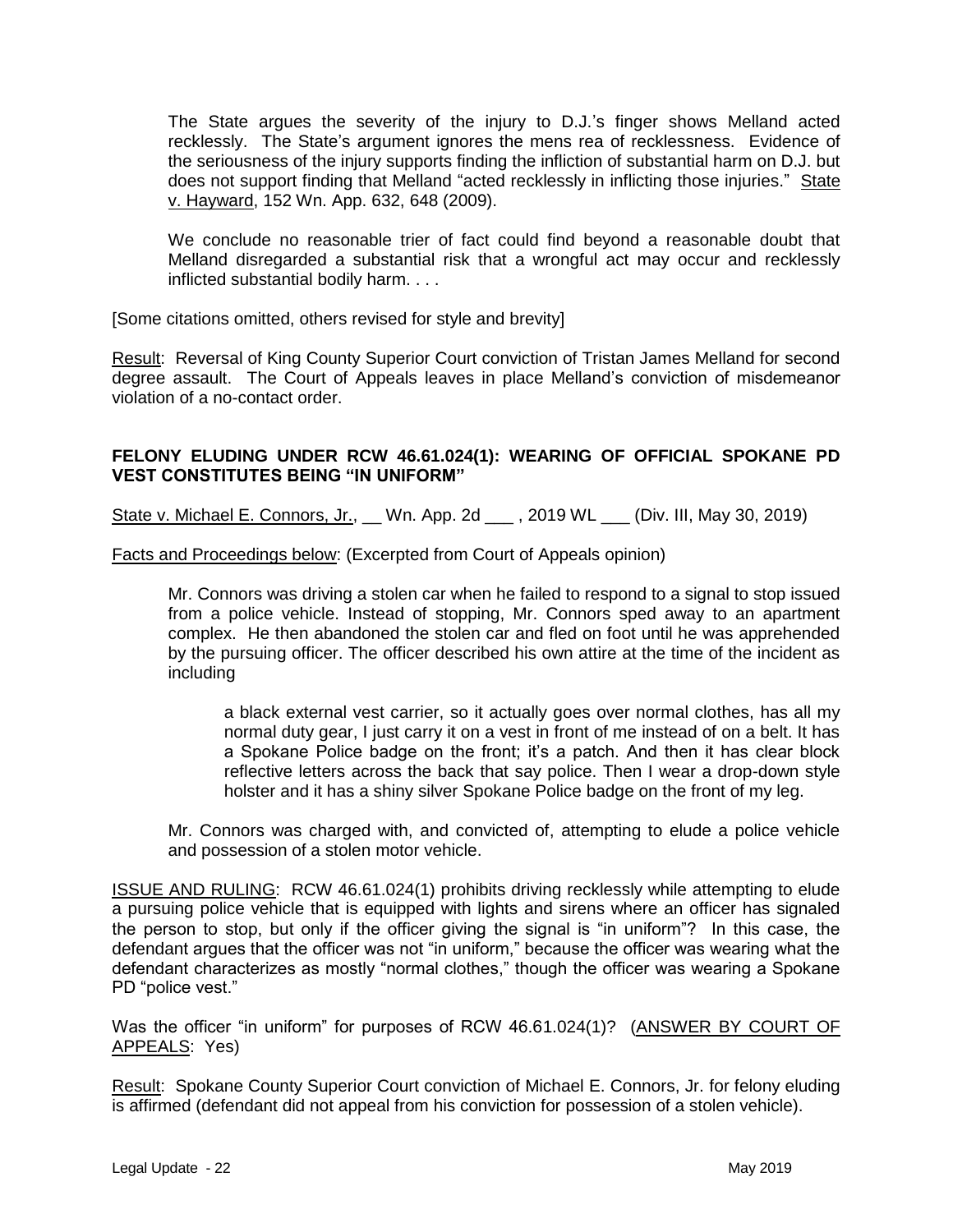## ANALYSIS: (Excerpted from Court of Appeals opinion)

The pertinent language of the eluding statute is as follows:

Any driver of a motor vehicle who willfully fails or refuses to immediately bring his or her vehicle to a stop and who drives his or her vehicle in a reckless manner while attempting to elude a pursuing police vehicle, after being given a visual or audible signal to bring the vehicle to a stop, shall be guilty of a class C felony. The signal given by the police officer may be by hand, voice, emergency light or siren. The officer giving such a signal shall be *in uniform* and the vehicle shall be equipped with lights and sirens.

### RCW 46.61.024(1) (emphasis added)

Mr. Connors argues the State's evidence was insufficient to meet this standard because the officer who signaled Mr. Connors to stop was predominantly dressed in "normal clothes," accompanied by a police vest and badges. Br. of Appellant at 1, 4; RP (Nov. 13, 2017) at 86. The merits of Mr. Connors's argument turns not on the nature of the State's proof (the facts are uncontested), but on the meaning of the word "uniform."

. . . .

Because the term "uniform" is not defined by RCW 46.61.024, we look to the dictionary for assistance. A "uniform" is defined as a "dress of a distinctive design or fashion adopted by or prescribed for members of a particular group . . . and serving as a means of identification," and "a garment or outfit of a widely copied style or prescribed design." WEBSTER'S THIRD NEW INTERNATIONAL DICTIONARY 2498 (1993). In the context of the eluding statute, this definition appears to contemplate that the signaling or pursuing officer is wearing department-issued clothing that clearly communicates the officer's official status to members of the general public.

The clothing described during Mr. Connors's trial readily meets the ordinary definition of a "uniform." The vest worn by the officer was specific to the Spokane Police Department. It served to notify the public that the officer was an official member of the police department. The fact that the officer wore "normal clothes" under his police vest does not mean he was not wearing a uniform. Some uniforms are comprehensive from head to toe. Others are not. See, e.g., People v. Estrella, 31 Cal. App. 4th 716, 724, 37 Cal. Rptr. 2d 383 (1995) (marked police vest constituted distinctive police uniform). The eluding statute makes no preference. So long as an officer deploying the signal to stop is attired in a distinctive garment that clearly identifies him as a member of law enforcement, the statutory requirement of a "uniform" is met.

### **VEHICLE THEFT: BASED ON SUPREME COURT HOLDING IN STATE V. BARNES THAT THE "THEFT OF MOTOR VEHICLE" STATUTE, RCW 9A.56.065, DOES NOT APPLY TO THEFT OF RIDING LAWNMOWER, COURT OF APPEALS RULES THAT THE STATUTE LIKEWISE DOES NOT APPLY TO THEFT OF A SNOWMOBILE**

In State v. Tucker, \_\_\_ Wn. App. 2d \_\_\_ , 2019 WL \_\_\_ (Div. III, May 2, 2019), the Court of Appeals reverses a superior court conviction for "theft of motor vehicle" in a case involving theft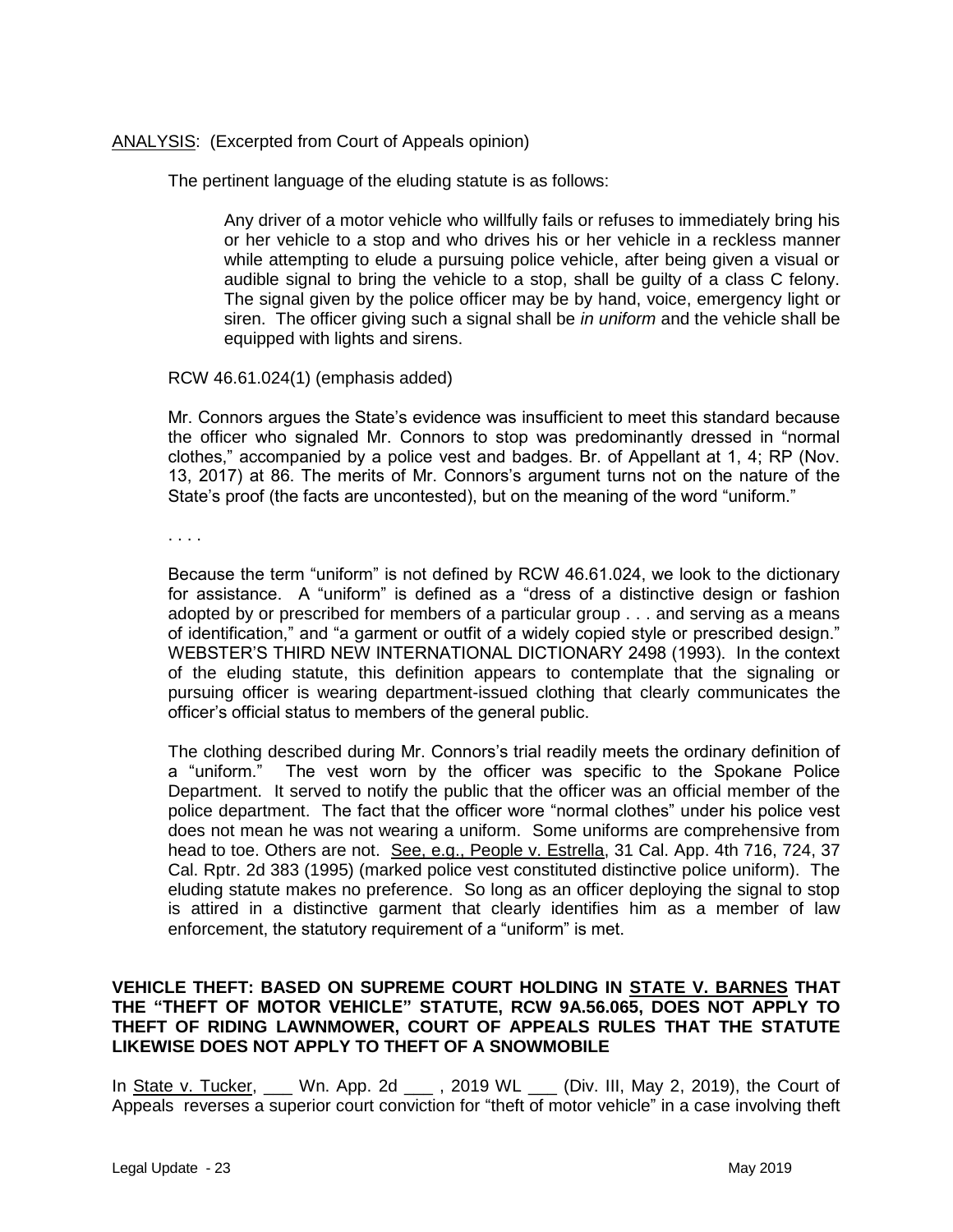of a snowmobile. The Majority Opinion for the Court of Appeals declares that the case is controlled the Washington Supreme Court decision in State v. Barnes, 189 Wn.2d 492 (2017), which held that a riding lawn mower is not a "motor vehicle" for purposes of the Washington theft statute, RCW 9A.56.065, making such theft a Class B felony.

In Barnes, the Supreme Court Justices split into three 3-Justice factions in their analyses of RCW 9A.56.065, which uses the term "motor vehicle" that is also found in the traffic code. Three Justices (Owens, Johnson and Madson) asserted in the Lead Opinion that the theft statute is not ambiguous and that the B felony theft statute clearly does not apply to the lawnmower theft.

Three other Supreme Court Justices (Wiggins, Gordon McCloud and Stephens) agreed in a Concurring Opinion in Barnes on the result, but they based their conclusion on the history and spirit of the legislation, as well as a concern about a Washington constitutional issue (relating to requirements for legislative bill titles) that would be raised by the State's interpretation. They concluded that, while the statute is ambiguous, and that legislative intent is best reflected in a determination that the "Elizabeth Nowack-Washington Auto Theft Prevention Act" of 2007 does not include as a B felony the theft of a riding lawnmower.

The other three Supreme Justices (Gonzales, Yu and Fairhurst) disagreed in Barnes with the other six Justices on the result. The latter three Justices would have held: (1) that the statute's language is not ambiguous, (2) that the language includes theft of a riding lawnmower, and (3) that courts in future cases could simply choose to avoid "absurd" results (such as applying RCW 9A.56.065, for instance, applying the statute to theft of "an iRobot Roomba robotic vacuum" that might come about in reading the statute broadly.

In Tucker, two of the Court of Appeals judges conclude that reasoning in both the Barnes Majority Opinion and the Barnes Concurring Opinion requires that a snowmobile cannot be deemed to be a motor vehicle for purposes of the theft statute. The dissenting judge in Tucker offers a narrow interpretation of the Concurring Opinion in Barnes that allows for his argument that a snowmobile is a "motor vehicle" for purposes of RCW 9A.56.065.

Result: Reversal of Kittitas County Superior Court conviction of Julie Elizabeth Tucker for the Class B felony of theft of a motor vehicle in violation of RCW 9A.56.065; Ms. Tucker did not appeal from her conviction for first degree criminal trespass, and apparently that conviction is allowed to stand.

**LEGAL UPDATE EDITORIAL COMMENT: I believe that the Barnes and Tucker decisions do not preclude prosecution for DUI for driving a riding lawn mower or a snowmobile while under the influence of alcohol or drugs and under other circumstances covered by the DUI and physical control statutes. But readers should check with their legal advisors and/or local prosecutors.** 

#### **\*\*\*\*\*\*\*\*\*\*\*\*\*\*\*\*\*\*\*\*\*\*\*\*\*\*\*\*\*\*\*\*\***

# **BRIEF NOTES REGARDING April 2019 UNPUBLISHED WASHINGTON COURT OF APPEALS OPINIONS ON SELECT LAW ENFORCEMENT ISSUES**

Under the Washington Court Rules, General Rule 14.1(a) provides: "Unpublished opinions of the Court of Appeals have no precedential value and are not binding on any court. However, unpublished opinions of the Court of Appeals filed on or after March 1, 2013, may be cited as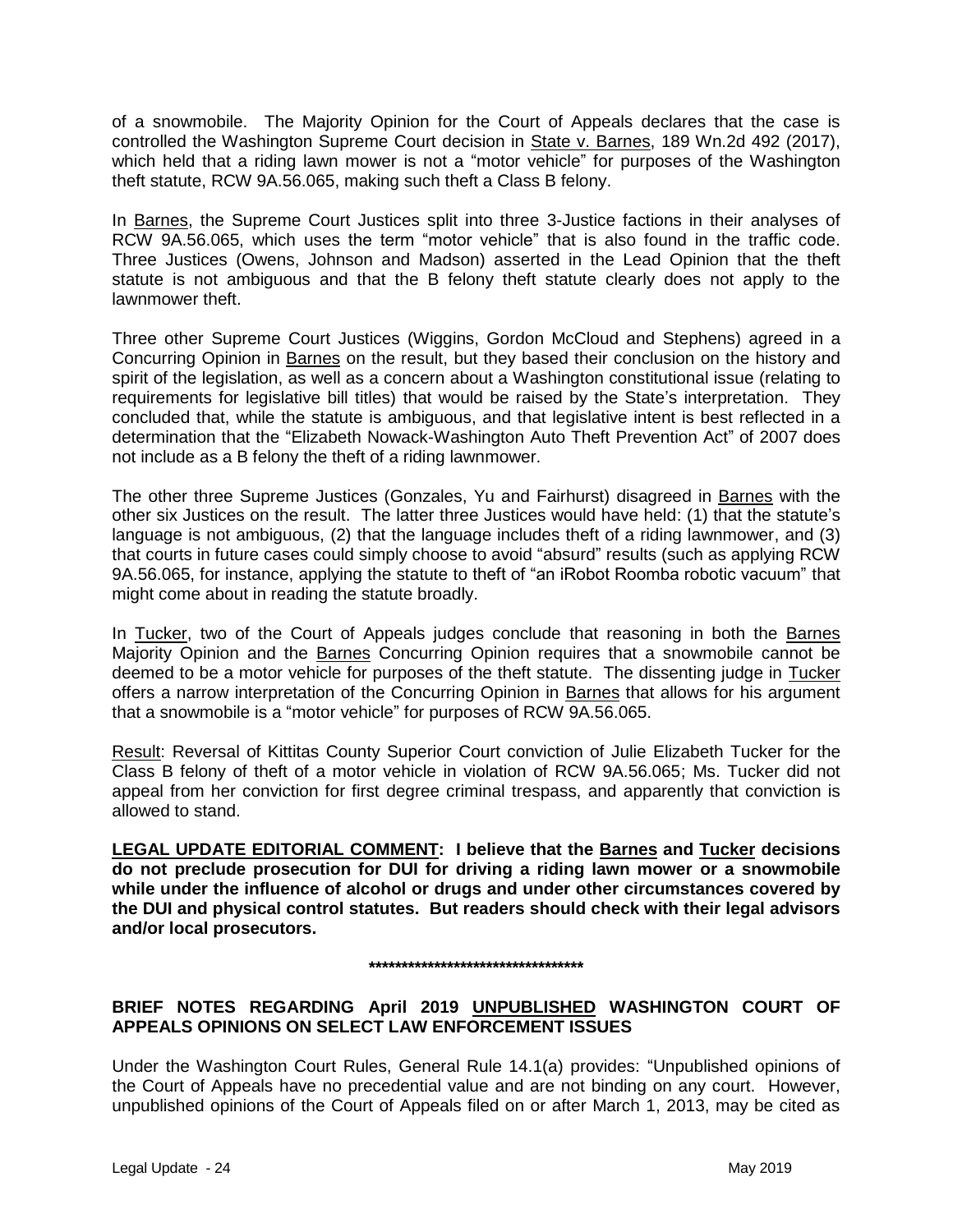nonbinding authorities, if identified as such by the citing party, and may be accorded such persuasive value as the court deems appropriate."

Every month I will include a separate section that provides very brief issue-spotting notes regarding select categories of unpublished Court of Appeals decisions that month. I will include such decisions where issues relating to the following subject areas are addressed: (1) Arrest, Search and Seizure; (2) Interrogations and Confessions; (3) Implied Consent; and (4) possibly other issues of interest to law enforcement (though probably not sufficiency-of-evidence-toconvict issues).

In May 2019, eight unpublished Court of Appeals opinions fit these categories. I do not promise to be able catch them all, but each month I will make a reasonable effort to find and list all decisions with these issues in unpublished opinions from the Court of Appeals. I hope that readers, particularly attorney-readers, will let me know if they spot any cases that I missed in this endeavor, as well as any errors that I may make in my brief descriptions of case results.

1. State v. Alejandro Escalante: On May 7, 2019, Division Three of the COA rules for the State in rejecting the defendant's appeal from his Steven County Superior Court convictions for two counts of unlawful possession of controlled substances. The Court of Appeals rules that the defendant was not in custody that was the functional equivalent of arrest for Miranda purposes where he was interrogated without Miranda warnings after being frisked and detained for five hours in a border crossing lobby.

2. State v. Kathleen Mancini: On May 13, 2019, Division One of the COA rules for the City of Tacoma in overturning a King County Superior Court jury verdict of negligence against the City in relation to an incident where Tacoma police officers raided Ms. Mancini's home under the mistaken belief that it was the home of a suspected drug dealer. The Court of Appeals agrees with the City's argument that Ms. Mancini's negligence claim should not have been submitted to the jury because, as tried, it was a claim for negligent investigation, which is not recognized in Washington. The Court of Appeals concludes that the case that Ms. Mancini presented to the jury concerned alleged negligence committed during the evidence-gathering aspects of the police investigation, and therefore that Mancini's negligence claim, as tried, was a claim of negligent investigation, was not cognizable, and should not have been allowed to go to the jury.

3. Kerns v. Washington State Patrol: On May 13, 2019, Division One of the COA rules for the WSP under the Public Duty Doctrine in affirming the ruling of a judge of the Pierce County Superior Court dismissing a lawsuit against the WSP. The Estate of Christopher Kerns contends that a WSP trooper should have arrested Joseph Schaffer for DUI during a traffic stop. After the traffic stop, Mr. Shaffer drove his car through a red light and crashed into and killed Christopher Kerns. The Court of Appeals rules that there is no evidence that the WSP trooper knew Schaffer was driving under the influence, and therefore that the Estate's claims are barred by the public duty doctrine.

4. State v James Elliot Theodore Harris: On May 14, 2019, Division Two of the COA rules for the State in rejecting the appeal of defendant from his Pierce County Superior Court convictions for first degree unlawful possession of a firearm, unlawful possession of a controlled substance, obstruction of a law enforcement officer, and making a false or misleading statement to a public servant (with the firearm and drug offenses alleging that Harris was on community custody at the time of the commission of the offense). One issue raised by Harris (in the context of an argument of ineffective assistance of counsel) was that an officer was not justified in seizing him by ordering him to remain inside a vehicle that a records check showed as reported stolen. The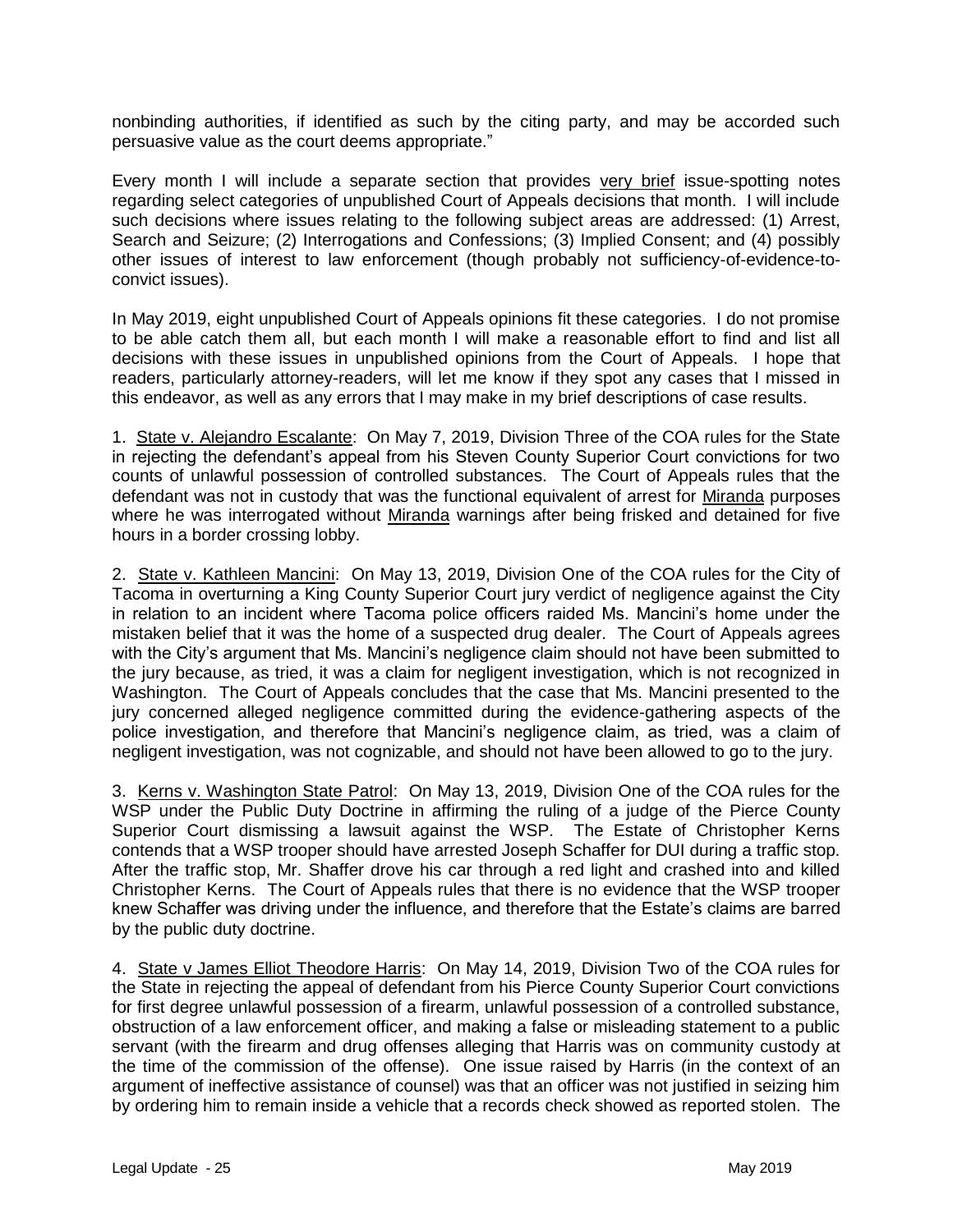Court of Appeals rules that, given the officer's knowledge that the car Harris was in had been reported stolen, asking Harris to remain in the car while the officer waited for assistance was justified. Thus, the initial seizure was valid under the Terry doctrine.

5. State v. Noel Wichman: On May 14, 2019, Division Two of the COA rules for the State in rejecting the appeal of defendant from her Jefferson County Superior Court convictions for possession of methamphetamine with intent to deliver and first degree criminal trespass. One issue raised by Wichman (in the context of an argument of ineffective assistance of counsel) was that her consent to search her vehicle was not voluntary. The Court of Appeals rules voluntary her consent given after an officer gave her Ferrier warnings.

6. State v. Eric Shawn Thomas; On May 28, 2019, Division One of the COA rules for the State in rejecting the appeal of defendant from his King County Superior Court convictions for two counts of voyeurism. Among other rulings, the Court of Appeals rules that a search warrant for defendant's phone meets constitutional particularity requirements. The Court factually distinguishes constitutional-particularity rulings against the State in State v. Keodara, 191 Wn. App. 305 (2015) and State v. McKee, 3 Wn. App. 2d 11 (2018).

7. State v. Gabriel Joseph Morales: On May 29, 2019, Division Two of the COA rejects the appeal of defendant in affirming his Pierce County Superior Court convictions for possessing controlled substances with intent to deliver, unlawful possession of controlled substances, unlawful possession of a firearm, and possession of a stolen firearm. Among other rulings on the many issues raised on appeal, the Court of Appeals rules (1) a search warrant affidavit's description of known informants establishes their reliability in the probable cause assessment, and (2) a CCO was justified under the totality of the facts in conducting a warrantless search of the vehicle of the probationer defendant.

8. State v. Christopher Eric Burton: On May 29, 2019, Division Two of the COA agrees with appeal of the defendant from his Cowlitz County Superior Court conviction for residential burglary (with deadly weapon enhancement). The Court of Appeals agrees with the defendant that the trial court committed prejudicial error in admitting, in this case of prosecution for a residential burglary in Longview, two phone call recordings that related to incidents in Seattle, but that had some motive-related or intent-related relevancy to the Longview residential burglary. The Court of Appeals rules that any probative value (i.e., any relevancy) of the evidence is outweighed by the prejudicial effect of presenting the phone call recordings to the jury.

### **\*\*\*\*\*\*\*\*\*\*\*\*\*\*\*\*\*\*\*\*\*\*\*\*\*\*\*\*\*\*\*\*\***

# **NEXT MONTH**

The June 2019 Legal Update will include an entry digesting the U.S. Supreme Court's May 28, 2019 decision in Nieves v. Bartlett in which the majority opinion for the Court rules that, with one exception, probable cause to arrest will bar a Civil Rights Act lawsuit claiming that the arrest was made in retaliation for exercising the constitutional right to Free Speech. The exception is where plaintiff can meet a threshold test by "present [ing] objective evidence that [plaintiff] was arrested when otherwise similarly situated individuals not engaged in the same sort of protected speech had not been." (Emphasis added to quote)

#### **\*\*\*\*\*\*\*\*\*\*\*\*\*\*\*\*\*\*\*\*\*\*\*\*\*\*\*\*\*\*\*\*\***

# **LEGAL UPDATE FOR WASHINGTON LAW ENFORCEMENT IS ON WASPC WEBSITE**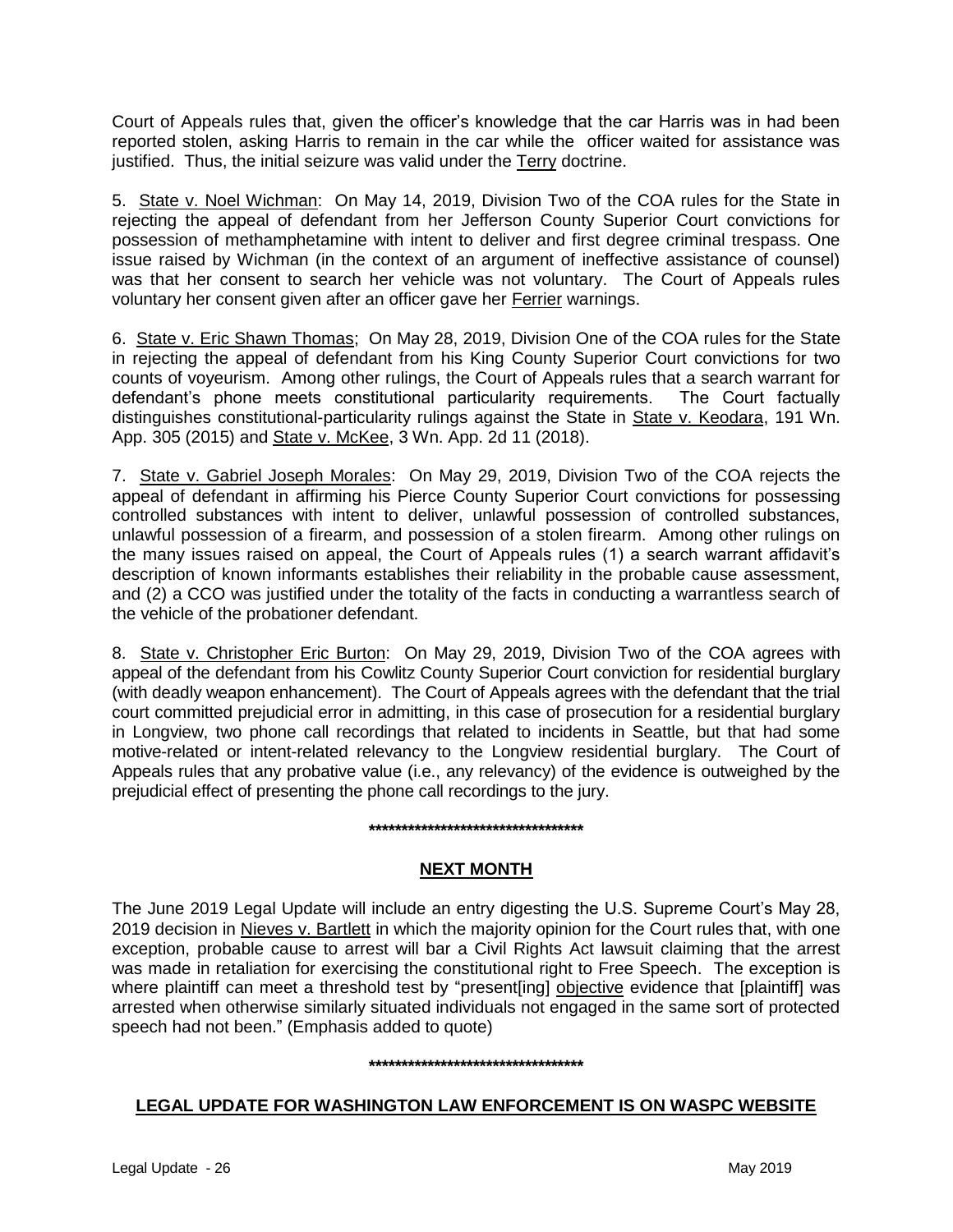Beginning with the September 2015 issue, the most recent monthly Legal Update for Washington Law Enforcement is placed under the "LE Resources" link on the Internet Home Page of the Washington Association of Sheriffs and Police Chiefs. As new Legal Updates are issued, the current and three most recent Legal Updates will be accessible on the site. WASPC will drop the oldest each month as WASPC adds the most recent Legal Update.

In May of 2011, John Wasberg retired from the Washington State Attorney General's Office. For over 32 years immediately prior to that retirement date, as an Assistant Attorney General and a Senior Counsel, Mr. Wasberg was either editor (1978 to 2000) or co-editor (2000 to 2011) of the Criminal Justice Training Commission's Law Enforcement Digest. From the time of his retirement from the AGO through the fall of 2014, Mr. Wasberg was a volunteer helper in the production of the LED. That arrangement ended in the late fall of 2014 due to variety of concerns, budget constraints and friendly differences regarding the approach of the LED going forward. Among other things, Mr. Wasberg prefers (1) a more expansive treatment of the corearea (e.g., arrest, search and seizure) law enforcement decisions with more cross references to other sources and past precedents and past LED treatment of these core-area cases; and (2) a broader scope of coverage in terms of the types of cases that may be of interest to law enforcement in Washington (though public disclosure decisions are unlikely to be addressed in depth in the Legal Update). For these reasons, starting with the January 2015 Legal Update, Mr. Wasberg has been presenting a monthly case law update for published decisions from Washington's appellate courts, from the Ninth Circuit of the United States Court of Appeals, and from the United States Supreme Court.

The Legal Update does not speak for any person other than Mr. Wasberg, nor does it speak for any agency. Officers are urged to discuss issues with their agencies' legal advisors and their local prosecutors. The Legal Update is published as a research source only and does not purport to furnish legal advice. Mr. Wasberg's email address is jrwasberg@comcast.net. His cell phone number is (206) 434-0200. The initial monthly Legal Update was issued for January 2015. Mr. Wasberg will electronically provide back issues on request.

**\*\*\*\*\*\*\*\*\*\*\*\*\*\*\*\*\*\*\*\*\*\*\*\*\*\*\*\*\*\*\*\*\*\*\***

# **INTERNET ACCESS TO COURT RULES & DECISIONS, RCWS AND WAC RULES**

The Washington Office of the Administrator for the Courts maintains a website with appellate court information, including recent court opinions by the Court of Appeals and State Supreme Court. The address is [http://www.courts.wa.gov/]. Decisions issued in the preceding 90 days may be accessed by entering search terms, and decisions issued in the preceding 14 days may be more simply accessed through a separate link clearly designated. A website at [http://legalwa.org/] includes all Washington Court of Appeals opinions, as well as Washington State Supreme Court opinions. The site also includes links to the full text of the RCW, WAC, and many Washington city and county municipal codes (the site is accessible directly at the address above or via a link on the Washington Courts' website). Washington Rules of Court (including rules for appellate courts, superior courts, and courts of limited jurisdiction) are accessible via links on the Courts' website or by going directly to [http://www.courts.wa.gov/court\_rules].

Many United States Supreme Court opinions can be accessed at [http://supct.law.cornell.edu/supct/index.html]. This website contains all U.S. Supreme Court opinions issued since 1990 and many significant opinions of the Court issued before 1990. Another website for U.S. Supreme Court opinions is the Court's own website at